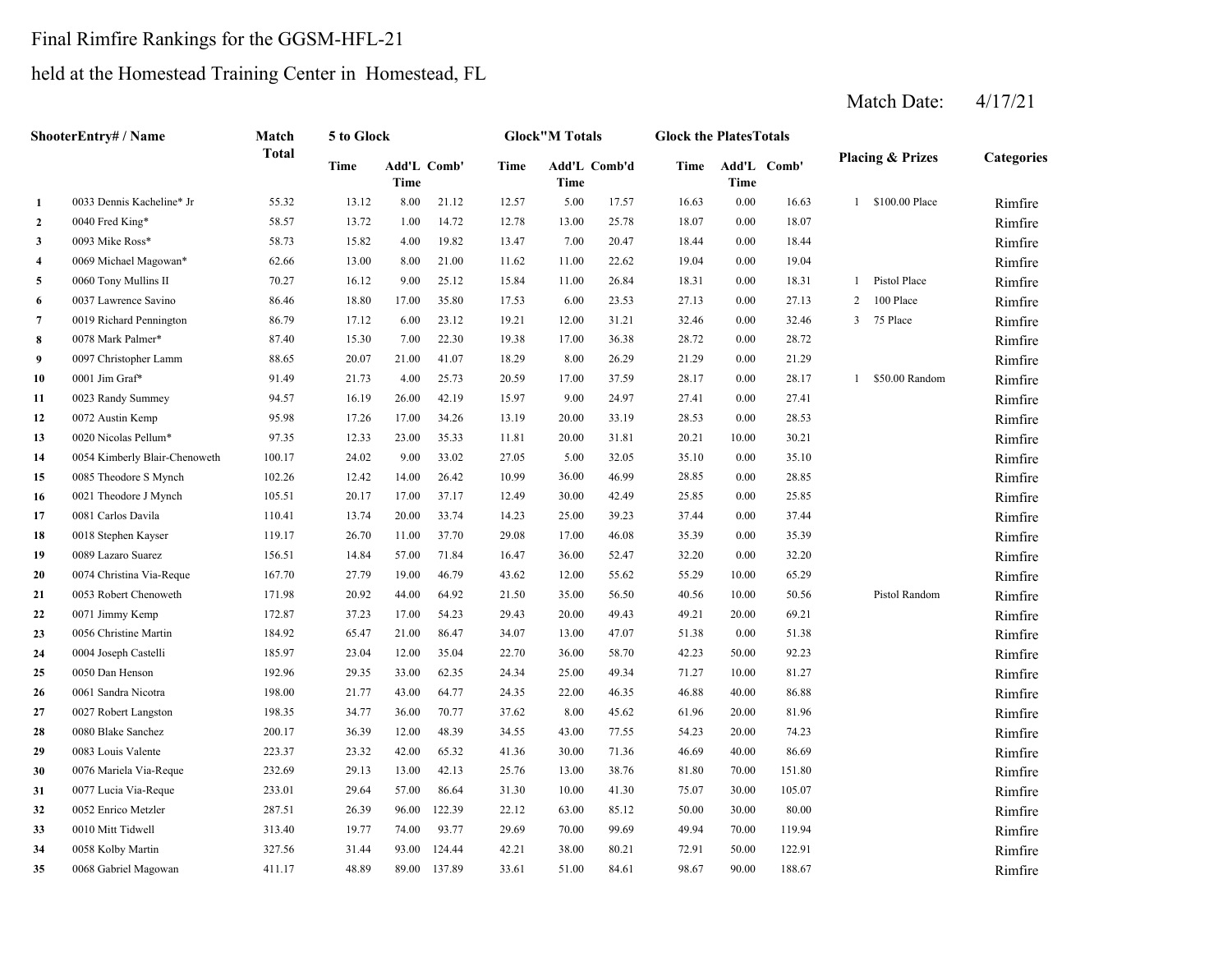#### Final GLOCK Girls Rankings for the GGSM-HFL-21

held at the Homestead Training Center in Homestead, FL

**2**2 0048 Maria Meesit 110.70 18.70 21.00 39.70 17.91 26.00 43.91 27.09 **3** 4.00 36.99 0039 Julia Bales 111.51 33.65 11.00 44.65 25.87 **33 111.51 111.51 11.00 44.65 25.87 4.00 29.87 36.99 4** 8.00 35.05 0036 Kim Wozney 114.69 29.17 17.00 46.17 25.47 **5** 18.00 49.54 0055 Kimberly Blair-Chenoweth 143.89 36.15 6.00 42.15 34.20 52.20 **6** 22.00 26.63 0090 Deb Sullivan 144.46 45.73 25.00 70.73 25.10 47.10 0.00 **7** 21.00 38.87 0017 Rita Holbrook 144.74 37.91 16.00 53.91 30.96 51.96 0.00 38.87 **88** 0049 Debbie Zimmerman 167.87 30.65 18.00 48.65 27.99 11.00 38.99 50.23 **99** 0057 Christine Martin 170.81 42.67 28.00 70.67 44.09 14.00 58.09 42.05 **10** 15.00 44.11 0098 Mary Ann DomBek 176.74 25.06 37.00 62.06 25.57 40.57 30.00 **11**0091 Lori Falcone 190.49 27.43 36.00 63.43 29.56 31.00 60.56 56.50 **12**2 0062 Sandra Nicotra 197.49 23.55 17.00 40.55 31.71 34.00 65.71 51.23 **133** 0013 Debra Williams 228.71 36.12 21.00 57.12 34.65 15.00 49.65 71.94 **14**4 0051 Lourdes Fernandez 238.28 57.45 31.00 88.45 34.72 29.00 63.72 76.11 10.00 **15**5 0066 Marcia Lopez 286.14 32.25 53.00 85.25 34.21 15.00 49.21 61.68 90.00 151.68 **16** 22.00 84.60 0075 Christina Via-Reque 312.59 46.70 22.00 68.70 97.29 **17** 29.00 41.67 0065 Janely Lopez 322.83 28.42 97.00 125.42 26.74 55.74 **18** 56.00 86.56 126.56 0073 Susan England 346.50 44.22 69.00 113.22 50.72 106.72 40.00 100.00 141.67 119.29 84.60 40.00 124.60 86.11 50.00 121.94 65.71 51.23 40.00 91.23 74.11 0091 Lori Falcone 190.49 27.43 36.00 63.43 29.56 60.56 10.00 66.50 0.00 42.05 38.99 30.00 80.23 26.630.00 49.54 33.47 0.00 35.05 29.87 0.00 36.99 2 year membership ren 29.87 36.99 0.00 36.99 3 Etool Place 111.51 33.65 11.00 44.65 25.87 17.91 26.00 43.91 27.09 0.00 27.09 2 75 Place 32.10 10.00 42.10 1 Pistol Place **Comb' 1**0067 Julie Phillips 99.78 16.75 19.00 35.75 16.93 5.00 21.93 **Comb' Time Add'L Comb'd Time Add'L TimeTimeShooterEntry# / Name Match Total 5 to Glock Glock"M Totals Glock the PlatesTotals Placing & Prizes Time Add'L Time**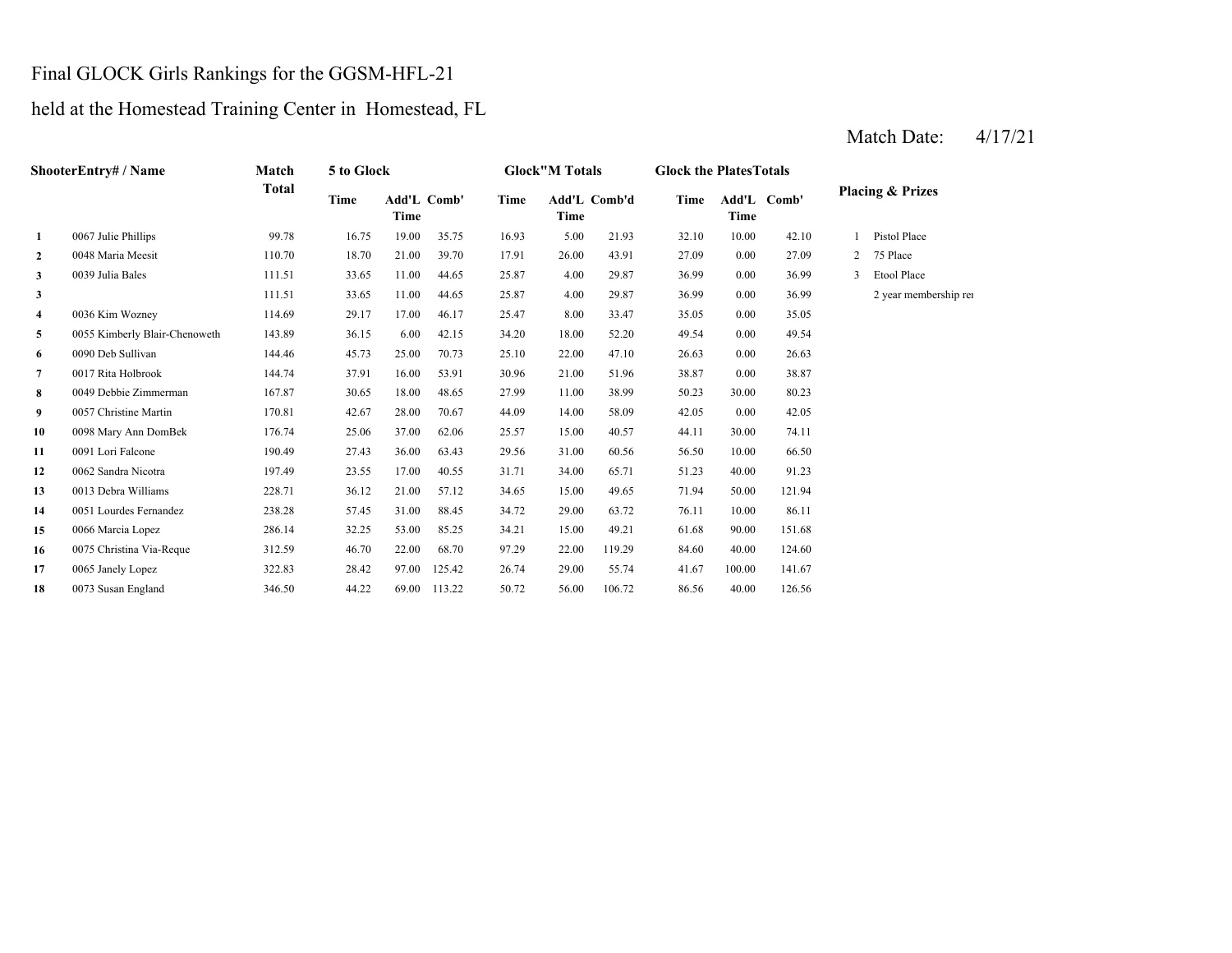### Final Pocket GLOCK Rankings for the GGSM-HFL-21

## held at the Homestead Training Center in Homestead, FL

|              | ShooterEntry# / Name      | Match        | 5 to Glock  |       |             |             | <b>Glock"M Totals</b> |              | <b>Glock the PlatesTotals</b> |               |        |   |                             |
|--------------|---------------------------|--------------|-------------|-------|-------------|-------------|-----------------------|--------------|-------------------------------|---------------|--------|---|-----------------------------|
|              |                           | <b>Total</b> | <b>Time</b> | Time  | Add'L Comb' | <b>Time</b> | Time                  | Add'L Comb'd | <b>Time</b>                   | Add'L<br>Time | Comb'  |   | <b>Placing &amp; Prizes</b> |
| $\mathbf{1}$ | 0031 Danny Clifton*       | 41.46        | 9.81        | 5.00  | 14.81       | 10.72       | 1.00                  | 11.72        | 14.93                         | 0.00          | 14.93  |   |                             |
| $\mathbf{2}$ | 0041 Fred King*           | 49.84        | 11.44       | 1.00  | 12.44       | 10.34       | 6.00                  | 16.34        | 21.06                         | 0.00          | 21.06  |   | 50 Random                   |
| $\mathbf{2}$ |                           | 49.84        | 11.44       | 1.00  | 12.44       | 10.34       | 6.00                  | 16.34        | 21.06                         | 0.00          | 21.06  |   | Pistol Place                |
| 3            | 0094 Mike Ross*           | 59.07        | 11.70       | 12.00 | 23.70       | 9.97        | 3.00                  | 12.97        | 22.40                         | 0.00          | 22.40  |   |                             |
| 4            | 0034 Dennis Kacheline* Jr | 62.16        | 8.23        | 20.00 | 28.23       | 8.50        | 9.00                  | 17.50        | 16.43                         | 0.00          | 16.43  |   |                             |
| 5            | 0043 Brian Smiley*        | 62.60        | 9.62        | 5.00  | 14.62       | 9.69        | 6.00                  | 15.69        | 22.29                         | 10.00         | 32.29  |   | 2 year membership rei       |
| 6            | 0047 Maria Meesit         | 71.71        | 12.02       | 9.00  | 21.02       | 14.87       | 9.00                  | 23.87        | 26.82                         | 0.00          | 26.82  |   | 100 Place                   |
| 7            | 0002 Jim Graf*            | 73.39        | 14.00       | 1.00  | 15.00       | 15.24       | 7.00                  | 22.24        | 26.15                         | 10.00         | 36.15  |   |                             |
| 8            | 0045 Michael Brodkey*     | 74.72        | 11.72       | 1.00  | 12.72       | 12.21       | 7.00                  | 19.21        | 22.79                         | 20.00         | 42.79  |   |                             |
| 9            | 0038 Lawrence Savino      | 84.03        | 15.01       | 12.00 | 27.01       | 16.92       | 3.00                  | 19.92        | 27.10                         | 10.00         | 37.10  | 2 | Etool Place                 |
| 10           | 0024 Cary Colter          | 89.30        | 20.44       | 7.00  | 27.44       | 21.84       | 5.00                  | 26.84        | 35.02                         | 0.00          | 35.02  | 3 | Knife Place                 |
| 11           | 0070 Michael Magowan*     | 97.72        | 11.00       | 6.00  | 17.00       | 11.99       | 7.00                  | 18.99        | 21.73                         | 40.00         | 61.73  |   |                             |
| 12           | 0014 William Hill*        | 99.53        | 11.71       | 4.00  | 15.71       | 9.58        | 1.00                  | 10.58        | 23.24                         | 50.00         | 73.24  |   |                             |
| 13           | 0079 Mark Palmer*         | 103.83       | 15.68       | 11.00 | 26.68       | 21.33       | 16.00                 | 37.33        | 39.82                         | 0.00          | 39.82  |   |                             |
| 14           | 0016 Rita Holbrook        | 105.66       | 29.04       | 3.00  | 32.04       | 23.76       | 0.00                  | 23.76        | 49.86                         | 0.00          | 49.86  |   |                             |
| 15           | 0028 William Monahan, Sr. | 135.23       | 16.00       | 14.00 | 30.00       | 17.11       | 4.00                  | 21.11        | 34.12                         | 50.00         | 84.12  |   |                             |
| 16           | 0086 Theodore S Mynch     | 140.68       | 12.92       | 21.00 | 33.92       | 11.22       | 8.00                  | 19.22        | 37.54                         | 50.00         | 87.54  |   |                             |
| 17           | 0022 Theodore J Mynch     | 188.62       | 17.90       | 40.00 | 57.90       | 15.55       | 4.00                  | 19.55        | 31.17                         | 80.00         | 111.17 |   | 50 Random                   |
| 18           | 0029 William Phillips     | 228.39       | 14.36       | 41.00 | 55.36       | 13.20       | 43.00                 | 56.20        | 36.83                         | 80.00         | 116.83 |   |                             |
| 19           | 0064 Larry Wheeler        | 228.75       | 18.55       | 21.00 | 39.55       | 22.11       | 8.00                  | 30.11        | 49.09                         | 110.00        | 159.09 |   |                             |
| 20           | 0012 Debra Williams       | 284.70       | 19.93       | 25.00 | 44.93       | 23.04       | 15.00                 | 38.04        | 51.73                         | 150.00        | 201.73 |   |                             |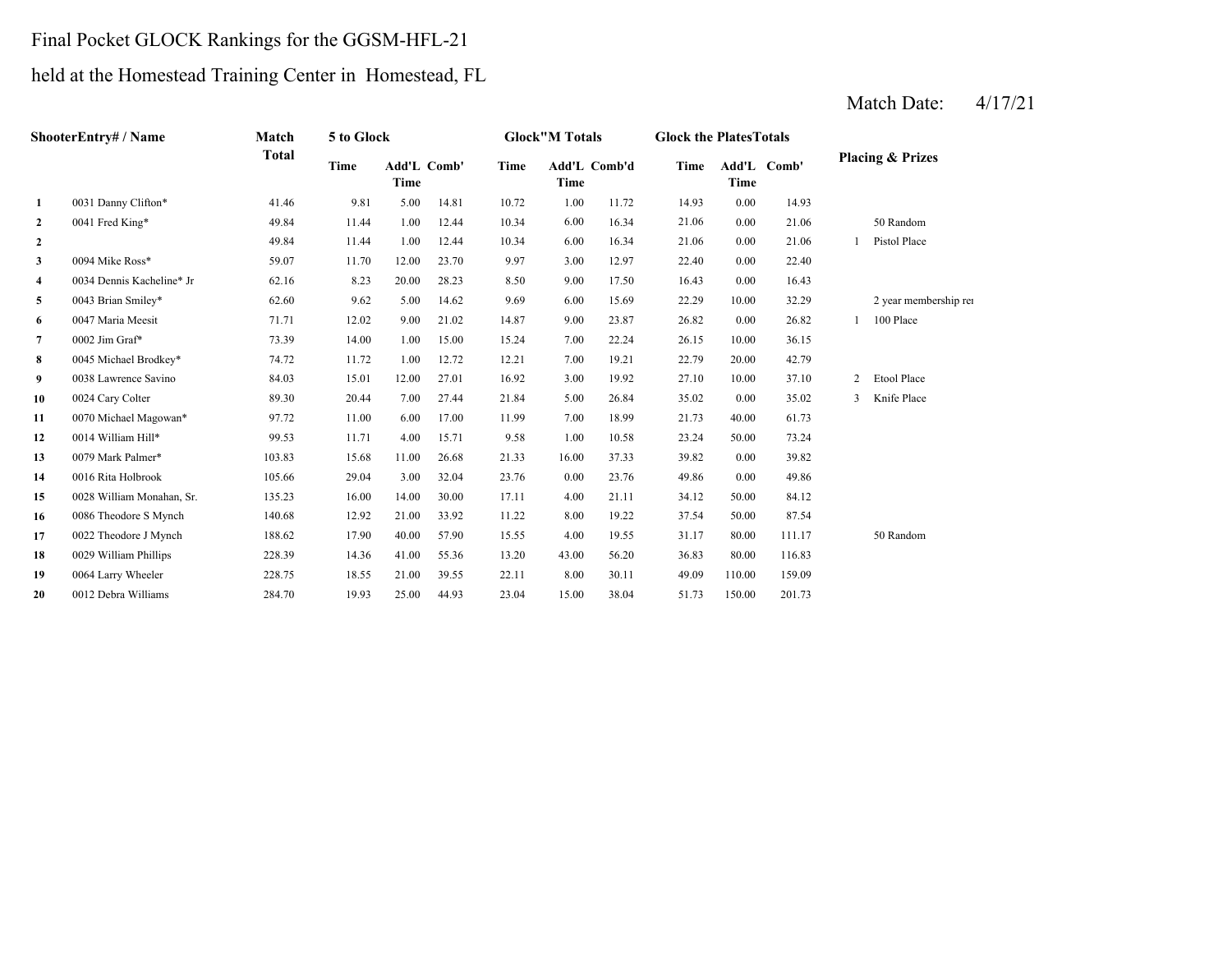### Final Stock MOS Rankings for the GGSM-HFL-21

### held at the Homestead Training Center in Homestead, FL

|                | ShooterEntry# / Name      | Match        | 5 to Glock |       |             |       | <b>Glock"M Totals</b> |              | <b>Glock the PlatesTotals</b> |        |             |                |                             |
|----------------|---------------------------|--------------|------------|-------|-------------|-------|-----------------------|--------------|-------------------------------|--------|-------------|----------------|-----------------------------|
|                |                           | <b>Total</b> | Time       | Time  | Add'L Comb' | Time  | Time                  | Add'L Comb'd | Time                          | Time   | Add'L Comb' |                | <b>Placing &amp; Prizes</b> |
| $\mathbf{1}$   | 0046 Michael Brodkey*     | 54.28        | 17.69      | 3.00  | 20.69       | 15.98 | 1.00                  | 16.98        | 16.61                         | 0.00   | 16.61       | $\mathbf{1}$   | 100 Place                   |
| $\mathbf{2}$   | 0044 Brian Smiley*        | 56.23        | 13.84      | 6.00  | 19.84       | 10.98 | 13.00                 | 23.98        | 12.41                         | 0.00   | 12.41       |                |                             |
| 3              | 0035 Dennis Kacheline* Jr | 70.59        | 13.39      | 16.00 | 29.39       | 10.39 | 12.00                 | 22.39        | 18.81                         | 0.00   | 18.81       |                |                             |
| 4              | 0003 Jim Graf*            | 85.62        | 24.48      | 3.00  | 27.48       | 28.28 | 0.00                  | 28.28        | 29.86                         | 0.00   | 29.86       |                |                             |
| 5              | 0087 George Mackay        | 93.48        | 18.90      | 12.00 | 30.90       | 26.51 | 14.00                 | 40.51        | 22.07                         | 0.00   | 22.07       |                | Pistol Place                |
| 6              | 0082 Carlos Davila        | 93.54        | 14.68      | 34.00 | 48.68       | 15.59 | 10.00                 | 25.59        | 19.27                         | 0.00   | 19.27       | $\overline{2}$ | 75 Place                    |
| $\overline{7}$ | 0092 Keith Davis          | 100.95       | 26.29      | 18.00 | 44.29       | 24.39 | 5.00                  | 29.39        | 27.27                         | 0.00   | 27.27       | 3              | Etool Place                 |
| 8              | 0084 Dimitry Anishchenko  | 101.43       | 19.66      | 16.00 | 35.66       | 19.97 | 14.00                 | 33.97        | 21.80                         | 10.00  | 31.80       |                | 2 year membership rei       |
| 9              | 0096 William Monahan, Sr. | 103.39       | 28.59      | 10.00 | 38.59       | 29.31 | 7.00                  | 36.31        | 28.49                         | 0.00   | 28.49       |                |                             |
| 10             | 0032 Larry Wheeler        | 109.65       | 29.21      | 9.00  | 38.21       | 26.84 | 3.00                  | 29.84        | 41.60                         | 0.00   | 41.60       |                |                             |
| 11             | 0025 Cary Colter          | 121.70       | 34.83      | 12.00 | 46.83       | 33.92 | 9.00                  | 42.92        | 31.95                         | 0.00   | 31.95       |                |                             |
| 12             | 0095 Dan Thomas           | 123.02       | 26.36      | 19.00 | 45.36       | 27.15 | 5.00                  | 32.15        | 45.51                         | 0.00   | 45.51       |                |                             |
| 13             | 0099 Mary Ann DomBek      | 133.62       | 29.32      | 26.00 | 55.32       | 27.58 | 21.00                 | 48.58        | 29.72                         | 0.00   | 29.72       |                |                             |
| 14             | 0005 Joseph Castelli      | 138.02       | 27.23      | 14.00 | 41.23       | 21.82 | 11.00                 | 32.82        | 43.97                         | 20.00  | 63.97       |                |                             |
| 15             | 0059 Orlando Del Sol      | 143.15       | 40.16      | 24.00 | 64.16       | 40.31 | 2.00                  | 42.31        | 36.68                         | 0.00   | 36.68       |                |                             |
| 16             | 0009 Todd Mahovlich       | 144.73       | 27.48      | 25.00 | 52.48       | 27.76 | 10.00                 | 37.76        | 34.49                         | 20.00  | 54.49       |                |                             |
| 17             | 0011 Mitt Tidwell         | 148.56       | 32.27      | 19.00 | 51.27       | 26.33 | 14.00                 | 40.33        | 56.96                         | 0.00   | 56.96       |                |                             |
| 18             | 0063 Sandra Nicotra       | 151.04       | 24.42      | 34.00 | 58.42       | 23.94 | 14.00                 | 37.94        | 44.68                         | 10.00  | 54.68       |                |                             |
| 19             | 0042 Jarrod Smiley        | 159.21       | 19.64      | 72.00 | 91.64       | 25.08 | 10.00                 | 35.08        | 32.49                         | 0.00   | 32.49       |                |                             |
| 20             | 0015 Terry Holbrook       | 176.67       | 54.55      | 19.00 | 73.55       | 42.50 | 20.00                 | 62.50        | 40.62                         | 0.00   | 40.62       |                |                             |
| 21             | 0088 Clyde Delisle        | 243.37       | 20.44      | 44.00 | 64.44       | 17.16 | 30.00                 | 47.16        | 41.77                         | 90.00  | 131.77      |                |                             |
| 22             | 0026 Ronald Jacobs        | 729.11       | 26.64      | 19.00 | 45.64       | 30.51 | 13.00                 | 43.51        | 399.96                        | 240.00 | 639.96      |                |                             |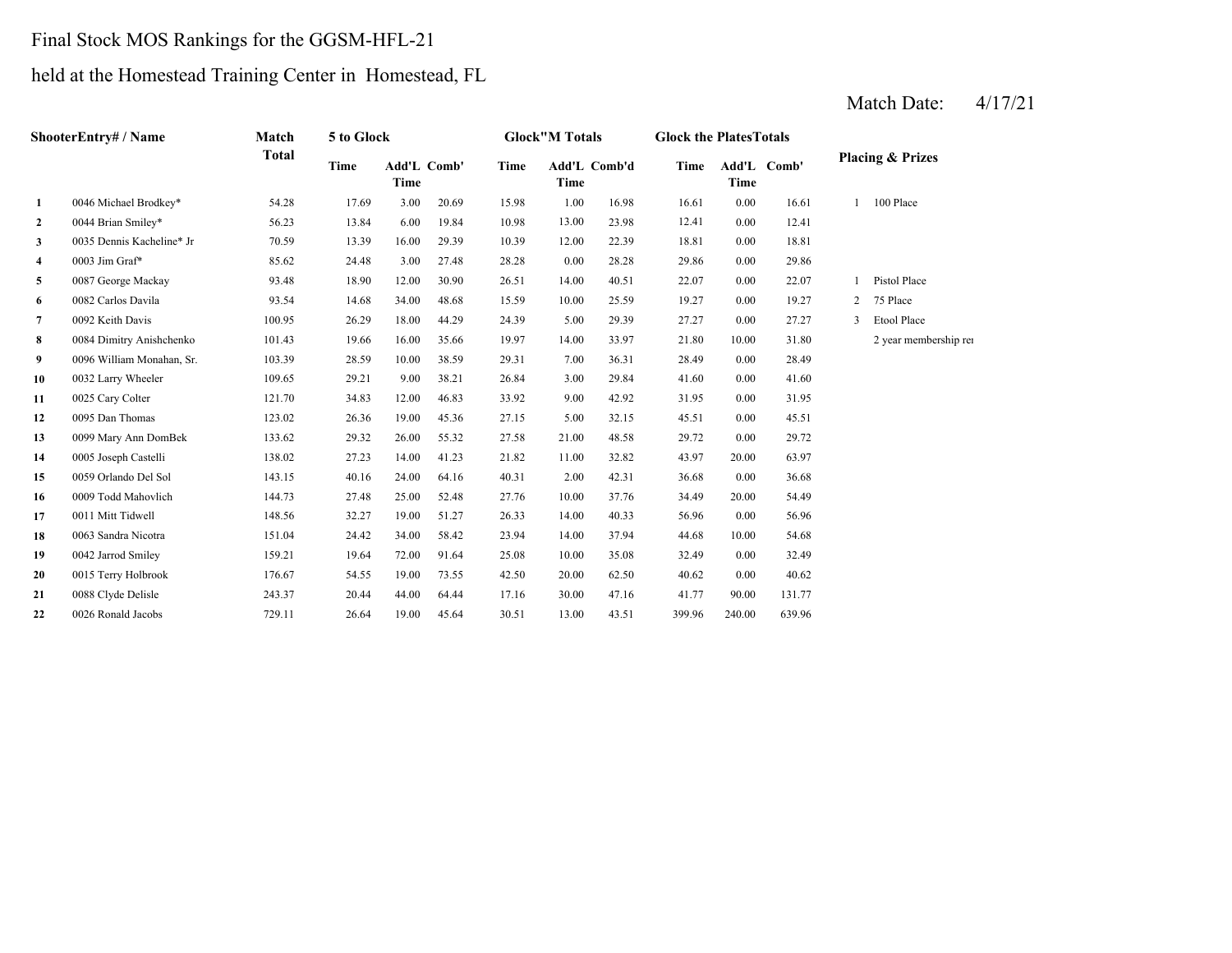**Final Team Rankings for the GGSM-HFL-21**

#### **held at the Homestead Trainin g Center in Homestead, FL**

| <b>GLOCK Girls Teams</b> |        |                               |                                           |
|--------------------------|--------|-------------------------------|-------------------------------------------|
| Standing                 | Score  | <b>Team Name</b>              | <b>Team Members</b>                       |
|                          | 321.99 | Veritas Training Academy APEX | Julie Phillips, Maria Meesit, Julia Bales |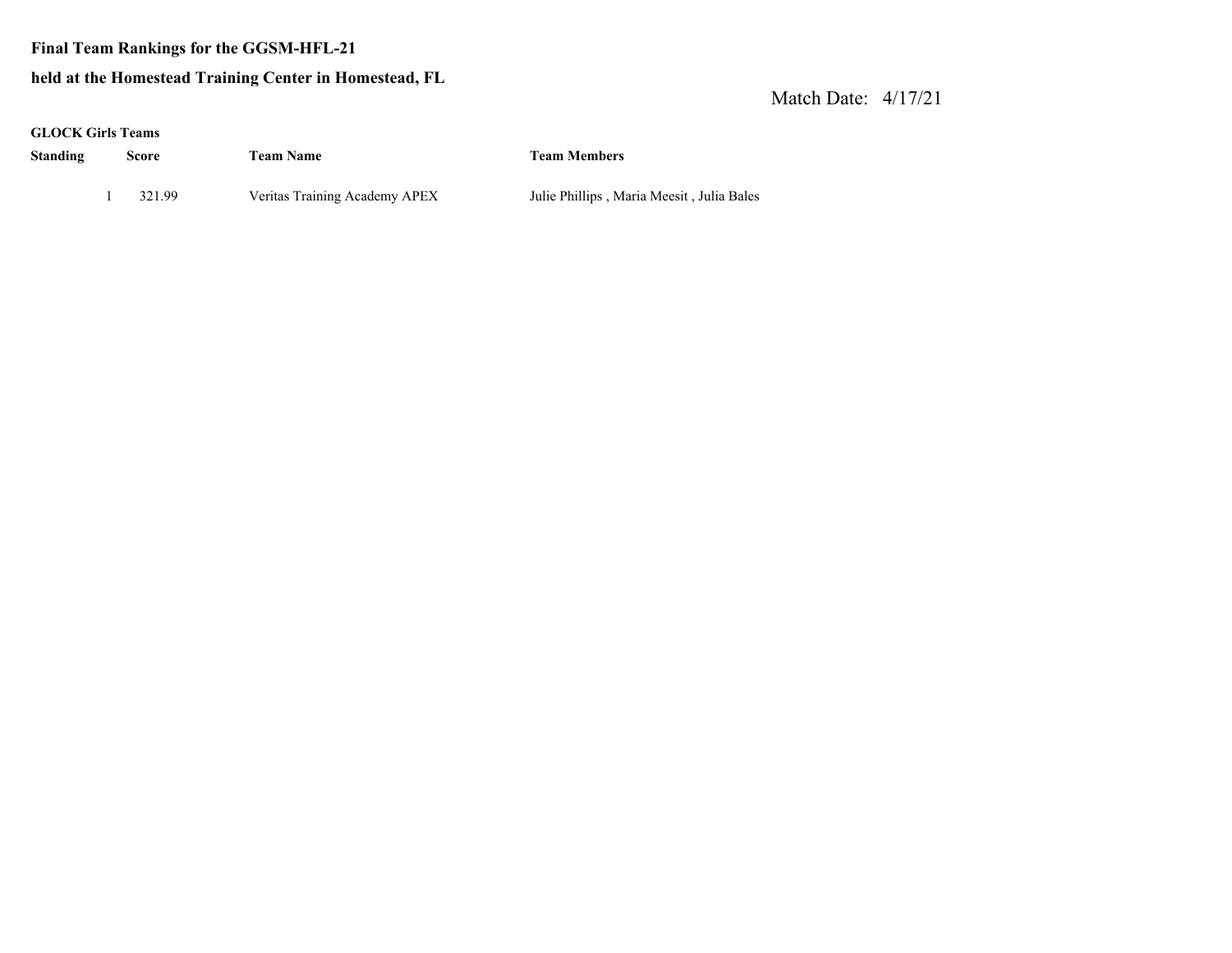**The following scores have not been included in the above results due to administrative issues or scoring errors Please call the GSSF office (770) 437-4718 as soon as possible for further clarification. Thank you.**

**Shooters who did not finish the match...**

#### **Shooters who did not show**

- 0007 **1**Kimberly Jacobs
- 0008 **2**Kimberly Jacobs
- 0030 **3**Joanna Stone
- **4**Anthony Cellana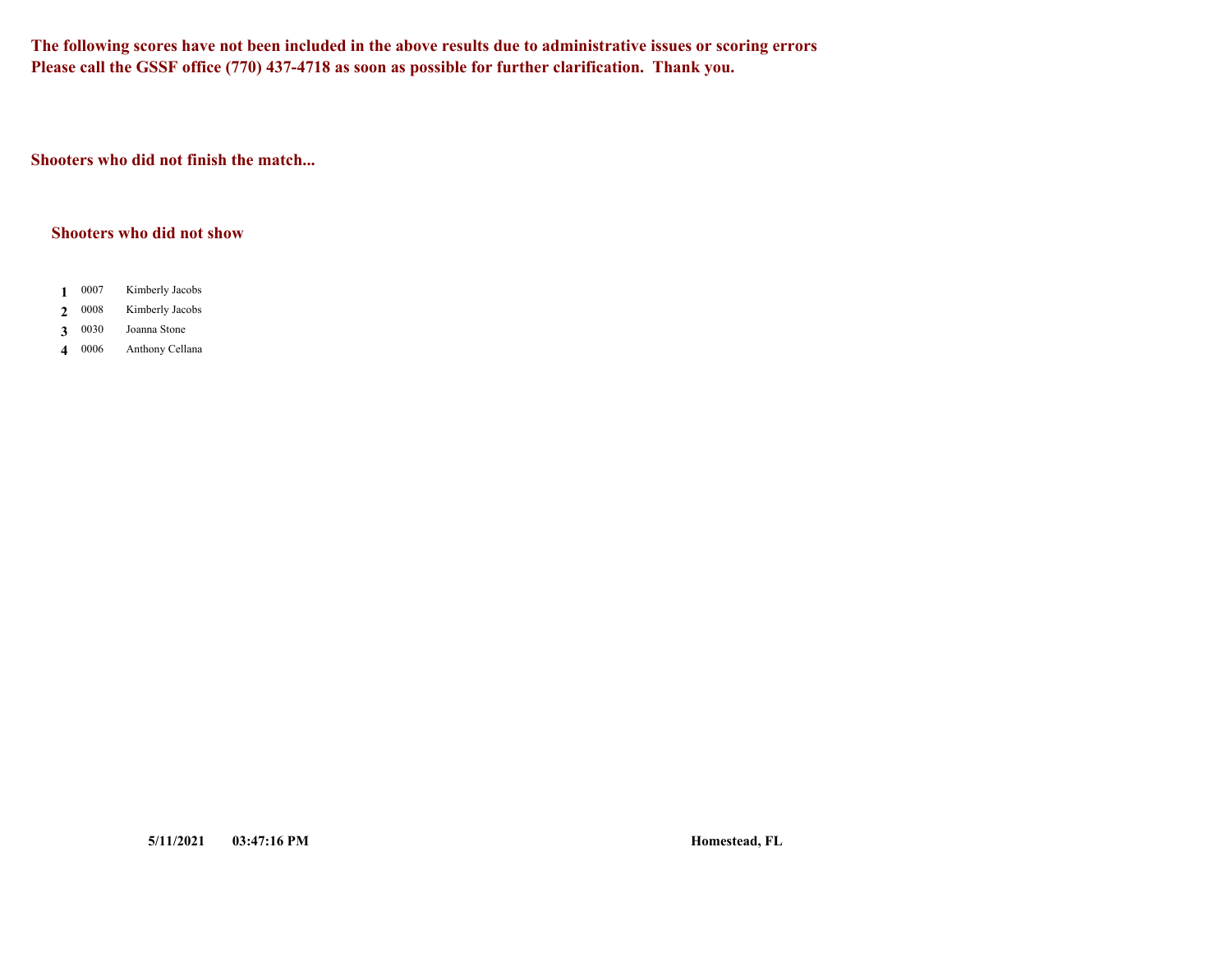## Final Civilian Rankings for the Homestead GLOCK Challenge V

held at the Homestead Training Center in Homestead, FL

|                | <b>ShooterEntry#/Name</b>     | Match        | 5 to Glock |                     |       |       | <b>Glock"M Totals</b> |       | <b>Glock the PlatesTotals</b> |          |             |                |                             |                            |
|----------------|-------------------------------|--------------|------------|---------------------|-------|-------|-----------------------|-------|-------------------------------|----------|-------------|----------------|-----------------------------|----------------------------|
|                |                               | <b>Total</b> | Time       | Add'L Comb'<br>Time |       | Time  | Add'L Comb'd<br>Time  |       | Time                          | Time     | Add'L Comb' |                | <b>Placing &amp; Prizes</b> | Categories                 |
| $\mathbf{1}$   | 0229 Milo Levenberry          | 65.29        | 15.78      | 17.00               | 32.78 | 15.99 | 2.00                  | 17.99 | 14.52                         | 0.00     | 14.52       |                | 1 Pistol Place              |                            |
| $\overline{2}$ | 0166 Tony Mullins II          | 73.35        | 17.31      | 6.00                | 23.31 | 16.60 | 9.00                  | 25.60 | 24.44                         | 0.00     | 24.44       | $\overline{2}$ | 100 Place                   |                            |
| $\mathbf{3}$   | 0120 Nic Rodriguez            | 75.79        | 15.60      | 14.00               | 29.60 | 17.05 | 10.00                 | 27.05 | 19.14                         | $0.00\,$ | 19.14       | 3 <sup>1</sup> | 75 Place                    |                            |
| $\overline{4}$ | 0198 Chris Click              | 90.54        | 25.31      | 4.00                | 29.31 | 24.27 | 13.00                 | 37.27 | 23.96                         | 0.00     | 23.96       |                |                             |                            |
| 5              | 0123 Anthony Martinez         | 92.17        | 25.89      | 2.00                | 27.89 | 20.82 | 9.00                  | 29.82 | 34.46                         | 0.00     | 34.46       |                |                             |                            |
| -6             | 0203 Hayden Olive             | 92.69        | 25.31      | 1.00                | 26.31 | 26.13 | 12.00                 | 38.13 | 28.25                         | 0.00     | 28.25       |                | 50 Random                   |                            |
| $\overline{7}$ | 0070 Robert Rodriguez         | 92.89        | 18.11      | 15.00               | 33.11 | 18.42 | 19.00                 | 37.42 | 22.36                         | 0.00     | 22.36       |                | 75 Senior                   | Senior                     |
| 7              |                               | 92.89        | 18.11      | 15.00               | 33.11 | 18.42 | 19.00                 | 37.42 | 22.36                         | $0.00\,$ | 22.36       |                | 2 year membership rei       | Senior                     |
| 8              | 0154 Dalton Ledford           | 103.54       | 17.23      | 20.00               | 37.23 | 15.01 | 29.00                 | 44.01 | 22.30                         | 0.00     | 22.30       |                | 2 year membership rei       |                            |
| 9              | 0105 Lawrence Savino          | 106.33       | 23.12      | 17.00               | 40.12 | 17.64 | 18.00                 | 35.64 | 30.57                         | 0.00     | 30.57       |                |                             | Senior                     |
| 10             | 0171 Julie Phillips           | 109.90       | 22.36      | 11.00               | 33.36 | 13.34 | 17.00                 | 30.34 | 36.20                         | 10.00    | 46.20       |                | 75 Adult Female             | Adult Female, Super Senior |
| 10             |                               | 109.90       | 22.36      | 11.00               | 33.36 | 13.34 | 17.00                 | 30.34 | 36.20                         | 10.00    | 46.20       |                | 75 Super Senior             | Adult Female, Super Senior |
| 11             | 0152 David Fernandez          | 111.04       | 31.01      | 12.00               | 43.01 | 22.03 | 10.00                 | 32.03 | 36.00                         | 0.00     | 36.00       |                |                             | Senior                     |
| 12             | 0114 Trenton Steen            | 111.28       | 32.96      | 11.00               | 43.96 | 23.36 | 17.00                 | 40.36 | 26.96                         | 0.00     | 26.96       |                |                             |                            |
| 13             | 0099 Chad Faulkenberry        | 112.59       | 21.77      | 20.00               | 41.77 | 19.71 | 13.00                 | 32.71 | 28.11                         | 10.00    | 38.11       |                |                             |                            |
| 14             | 0136 Maria Meesit             | 117.34       | 18.31      | 22.00               | 40.31 | 18.35 | 25.00                 | 43.35 | 33.68                         | 0.00     | 33.68       |                |                             | Adult Female, Senior       |
| 15             | 0041 Maikol Monsalve          | 118.36       | 29.37      | 11.00               | 40.37 | 26.73 | 17.00                 | 43.73 | 34.26                         | 0.00     | 34.26       |                | 75 Challenged               | Challenged                 |
| 16             | 0039 Stephen Kayser           | 119.67       | 28.96      | 17.00               | 45.96 | 30.75 | 4.00                  | 34.75 | 38.96                         | 0.00     | 38.96       |                |                             | Super Senior               |
| 17             | 0101 Amin Khan                | 123.23       | 29.12      | 15.00               | 44.12 | 35.52 | 14.00                 | 49.52 | 29.59                         | 0.00     | 29.59       |                |                             | Super Senior               |
| 18             | 0006 Debbie Zimmerman         | 123.40       | 29.34      | 15.00               | 44.34 | 29.47 | 18.00                 | 47.47 | 31.59                         | 0.00     | 31.59       |                | 50 Random                   | Adult Female, Senior       |
| 19             | 0205 Charles Waugh            | 123.42       | 36.39      | 15.00               | 51.39 | 34.65 | 0.00                  | 34.65 | 37.38                         | 0.00     | 37.38       |                |                             | Senior                     |
| 20             | 0107 Julia Bales              | 123.76       | 29.83      | 24.00               | 53.83 | 23.39 | 12.00                 | 35.39 | 34.54                         | 0.00     | 34.54       |                |                             | Adult Female, Super Senior |
| 21             | 0064 William Phillips         | 125.18       | 20.18      | 34.00               | 54.18 | 19.77 | 16.00                 | 35.77 | 35.23                         | 0.00     | 35.23       |                |                             | Super Senior               |
| 22             | 0030 Klaus Silveira           | 125.41       | 32.86      | 5.00                | 37.86 | 29.49 | 27.00                 | 56.49 | 31.06                         | 0.00     | 31.06       |                |                             |                            |
| 23             | 0170 Larry Wheeler            | 128.08       | 31.88      | 24.00               | 55.88 | 34.25 | 5.00                  | 39.25 | 32.95                         | 0.00     | 32.95       |                |                             | Super Senior               |
| 24             | 0164 Nelson Osorio            | 130.15       | 38.03      | 17.00               | 55.03 | 34.65 | 0.00                  | 34.65 | 40.47                         | 0.00     | 40.47       |                |                             |                            |
| 25             | 0212 Deb Sullivan             | 134.17       | 25.72      | 24.00               | 49.72 | 24.91 | 28.00                 | 52.91 | 31.54                         | 0.00     | 31.54       |                |                             | Adult Female, Senior       |
| 26             | 0095 Kim Wozney               | 138.46       | 32.29      | 36.00               | 68.29 | 27.37 | 7.00                  | 34.37 | 35.80                         | 0.00     | 35.80       |                |                             | Adult Female, Senior       |
| 27             | 0228 Christina Baker          | 138.49       | 23.96      | 29.00               | 52.96 | 23.51 | 10.00                 | 33.51 | 52.02                         | 0.00     | 52.02       |                |                             | Adult Female               |
| 28             | 0036 Rita Holbrook            | 138.86       | 36.52      | 16.00               | 52.52 | 25.61 | 22.00                 | 47.61 | 38.73                         | 0.00     | 38.73       |                |                             | Adult Female, Super Senior |
| 29             | 0043 Richard Pennington       | 141.85       | 18.51      | 27.00               | 45.51 | 17.37 | 10.00                 | 27.37 | 38.97                         | 30.00    | 68.97       |                |                             |                            |
| 30             | 0001 Manuel Mair              | 144.52       | 23.67      | 15.00               | 38.67 | 20.31 | 34.00                 | 54.31 | 31.54                         | 20.00    | 51.54       |                |                             |                            |
| 31             | 0083 John Huss                | 149.68       | 32.47      | 16.00               | 48.47 | 27.58 | 31.00                 | 58.58 | 42.63                         | 0.00     | 42.63       |                |                             |                            |
| 32             | 0159 Kimberly Blair-Chenoweth | 150.36       | 30.61      | 23.00               | 53.61 | 29.57 | 11.00                 | 40.57 | 56.18                         | 0.00     | 56.18       |                |                             | Adult Female, Senior       |
| 33             | 0194 Todd Smith               | 156.56       | 30.76      | 31.00               | 61.76 | 32.57 | 11.00                 | 43.57 | 31.23                         | 20.00    | 51.23       |                |                             | Senior                     |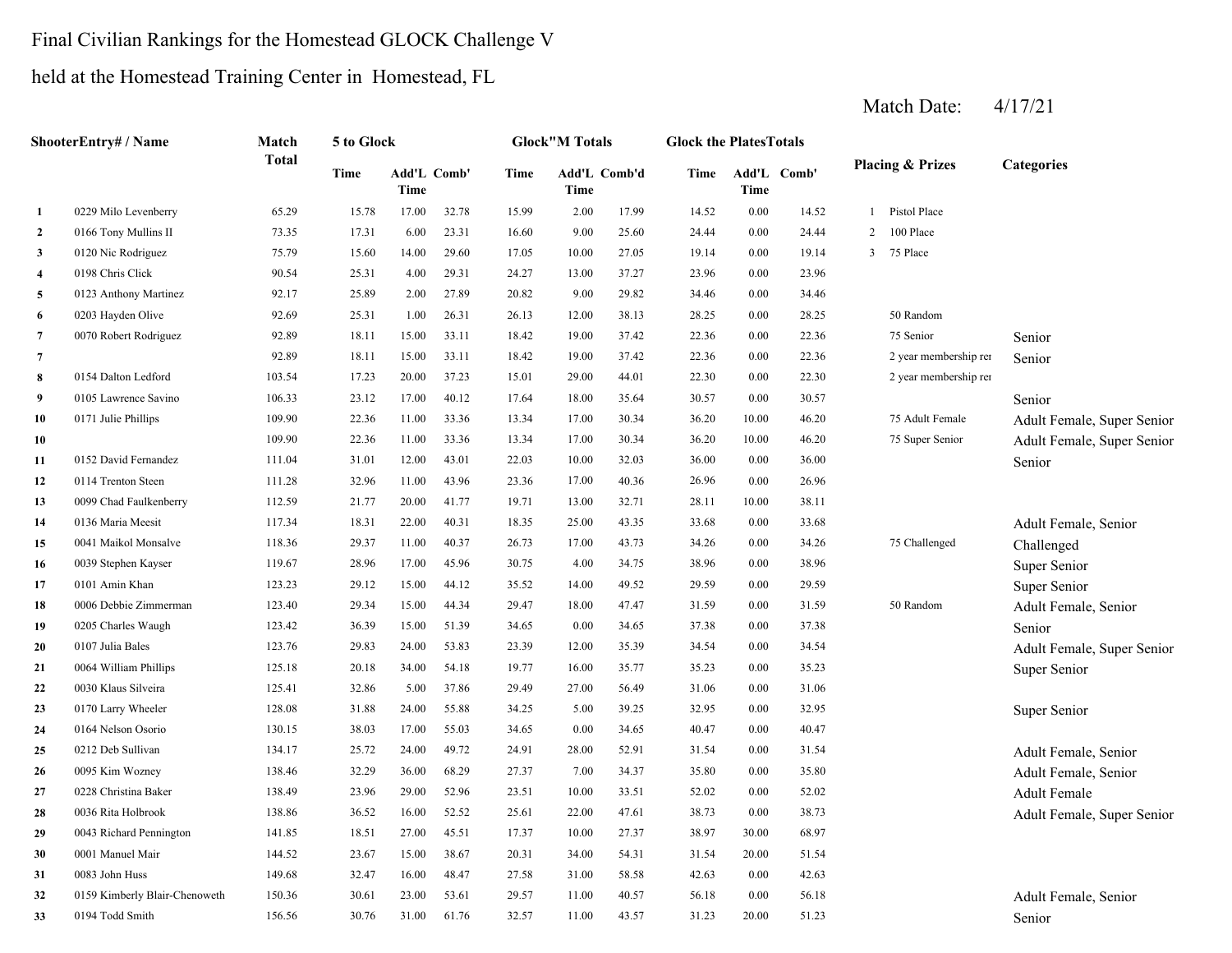|    | ShooterEntry# / Name     | Match        | 5 to Glock  |                     |        |        | <b>Glock</b> "M Totals |              | <b>Glock the PlatesTotals</b> |        |             |                                          |                            |
|----|--------------------------|--------------|-------------|---------------------|--------|--------|------------------------|--------------|-------------------------------|--------|-------------|------------------------------------------|----------------------------|
|    |                          | <b>Total</b> | <b>Time</b> | Add'L Comb'<br>Time |        | Time   | Time                   | Add'L Comb'd | Time                          | Time   | Add'L Comb' | <b>Placing &amp; Prizes</b>              | <b>Categories</b>          |
| 34 | 0090 Michael Reyes       | 163.17       | 24.38       | 33.00               | 57.38  | 32.70  | 8.00                   | 40.70        | 45.09                         | 20.00  | 65.09       |                                          |                            |
| 35 | 0081 Carlos Rice         | 170.80       | 16.09       | 58.00               | 74.09  | 18.05  | 42.00                  | 60.05        | 36.66                         | 0.00   | 36.66       |                                          | Super Senior               |
| 36 | 0187 Ryan Hart           | 177.61       | 34.33       | 52.00               | 86.33  | 18.48  | 42.00                  | 60.48        | 30.80                         | 0.00   | 30.80       |                                          |                            |
| 37 | 0011 Steven Balazs       | 181.70       | 37.24       | 9.00                | 46.24  | 32.69  | 7.00                   | 39.69        | 55.77                         | 40.00  | 95.77       |                                          |                            |
| 38 | 0176 Austin Kemp         | 185.39       | 30.73       | 14.00               | 44.73  | 18.12  | 27.00                  | 45.12        | 65.54                         | 30.00  | 95.54       | 75 Junior Male                           | Junior Male                |
| 39 | 0096 Sergio Garcia       | 209.25       | 19.98       | 31.00               | 50.98  | 21.40  | 14.00                  | 35.40        | 52.87                         | 70.00  | 122.87      |                                          | Super Senior               |
| 40 | 0208 Lazaro Suarez       | 211.54       | 17.48       | 54.00               | 71.48  | 17.21  | 47.00                  | 64.21        | 45.85                         | 30.00  | 75.85       |                                          |                            |
| 41 | 0147 Lourdes Fernandez   | 214.00       | 35.84       | 45.00               | 80.84  | 40.72  | 33.00                  | 73.72        | 59.44                         | 0.00   | 59.44       |                                          | <b>Adult Female</b>        |
| 42 | 0232 Peter Korinis       | 215.66       | 48.22       | 19.00               | 67.22  | 47.85  | 13.00                  | 60.85        | 77.59                         | 10.00  | 87.59       |                                          | Super Senior               |
| 43 | 0115 Jarrod Smiley       | 223.20       | 17.31       | 119.00              | 136.31 | 19.39  | 35.00                  | 54.39        | 32.50                         | 0.00   | 32.50       |                                          |                            |
| 44 | 0214 Lori Falcone        | 224.51       | 39.37       | 30.00               | 69.37  | 26.71  | 41.00                  | 67.71        | 87.43                         | 0.00   | 87.43       |                                          | Adult Female, Senior       |
| 45 | 0162 Christine Martin    | 230.16       | 48.84       | 23.00               | 71.84  | 40.17  | 23.00                  | 63.17        | 65.15                         | 30.00  | 95.15       |                                          | <b>Adult Female</b>        |
| 46 | 0093 Paul Wozney         | 243.87       | 31.95       | 30.00               | 61.95  | 34.37  | 8.00                   | 42.37        | 89.55                         | 50.00  | 139.55      |                                          | Super Senior               |
| 47 | 0191 Louis Valente       | 258.02       | 21.51       | 59.00               | 80.51  | 24.55  | 39.00                  | 63.55        | 53.96                         | 60.00  | 113.96      |                                          |                            |
| 48 | 0160 Bret Martin         | 268.67       | 34.51       | 27.00               | 61.51  | 30.30  | 26.00                  | 56.30        | 80.86                         | 70.00  | 150.86      | 2 year membership rei                    |                            |
| 49 | 0027 Julio Herrera       | 276.61       | 39.62       | 74.00               | 113.62 | 40.83  | 24.00                  | 64.83        | 68.16                         | 30.00  | 98.16       |                                          |                            |
| 50 | 0071 Eric Stein          | 324.89       | 62.87       | 48.00               | 110.87 | 52.28  | 36.00                  | 88.28        | 125.74                        | 0.00   | 125.74      |                                          | Super Senior               |
| 51 | 0233 Randall Boiko       | 328.39       | 53.99       | 59.00               | 112.99 | 61.94  | 33.00                  | 94.94        | 90.46                         | 30.00  | 120.46      |                                          | Super Senior               |
| 52 | 0178 Susan England       | 340.80       | 48.07       | 81.00               | 129.07 | 54.83  | 45.00                  | 99.83        | 81.90                         | 30.00  | 111.90      |                                          | Adult Female, Super Senior |
| 53 | 0061 Robert Langston     | 353.52       | 32.98       | 34.00               | 66.98  | 38.25  | 32.00                  | 70.25        | 86.29                         | 130.00 | 216.29      |                                          | Super Senior               |
| 54 | 0174 Jimmy Kemp          | 375.00       | 48.56       | 25.00               | 73.56  | 40.95  | 52.00                  | 92.95        | 88.49                         | 120.00 | 208.49      |                                          |                            |
| 55 | 0034 Kristopher Shea     | 384.95       | 44.87       | 49.00               | 93.87  | 57.31  | 34.00                  | 91.31        | 79.77                         | 120.00 | 199.77      | Pistol Membership Pro<br>$4\overline{ }$ |                            |
| 56 | 0060 Michael LaChapelle  | 403.15       | 20.18       | 75.00               | 95.18  | 30.07  | 94.00                  | 124.07       | 83.90                         | 100.00 | 183.90      | 2 year membership rei                    |                            |
| 57 | 0185 Mark Shafer         | 421.18       | 44.26       | 18.00               | 62.26  | 41.30  | 24.00                  | 65.30        | 123.62                        | 170.00 | 293.62      | Pistol Random                            |                            |
| 58 | 0195 Allen Smith         | 557.69       | 30.21       | 122.00              | 152.21 | 36.88  | 69.00                  | 105.88       | 69.60                         | 230.00 | 299.60      |                                          |                            |
| 59 | 0215 Anthony Falcone     | 570.19       | 39.64       | 115.00              | 154.64 | 53.69  | 113.00                 | 166.69       | 108.86                        | 140.00 | 248.86      |                                          | Senior                     |
| 60 | 0180 Mariela Via-Reque   | 593.17       | 35.91       | 131.00              | 166.91 | 36.40  | 63.00                  | 99.40        | 146.86                        | 180.00 | 326.86      | 75 Junior Female                         | Junior Female              |
| 61 | 0018 Debra Balazs        | 602.34       | 113.68      | 115.00              | 228.68 | 83.45  | 70.00                  | 153.45       | 130.21                        | 90.00  | 220.21      |                                          | Adult Female, Senior       |
| 62 | 0222 Stephanie Fernandez | 619.08       | 55.57       | 126.00              | 181.57 | 103.94 | 59.00                  | 162.94       | 154.57                        | 120.00 | 274.57      |                                          | Junior Female              |
| 63 | 0113 Monica Epps         | 666.40       | 49.58       | 102.00              | 151.58 | 79.97  | 95.00                  | 174.97       | 179.85                        | 160.00 | 339.85      |                                          | <b>Adult Female</b>        |
| 64 | 0181 Lucia Via-Reque     | 681.00       | 66.97       | 138.00              | 204.97 | 79.07  | 101.00                 | 180.07       | 125.96                        | 170.00 | 295.96      |                                          | Junior Female              |
| 65 | 0057 Ronald Jacobs       | 727.89       | 25.32       | 25.00               | 50.32  | 25.61  | 12.00                  | 37.61        | 399.96                        | 240.00 | 639.96      |                                          | Super Senior               |
| 66 | 0207 Barbara Bednarek    | 874.19       | 74.21       | 166.00              | 240.21 | 85.15  | 168.00                 | 253.15       | 160.83                        | 220.00 | 380.83      |                                          | Adult Female, Senior       |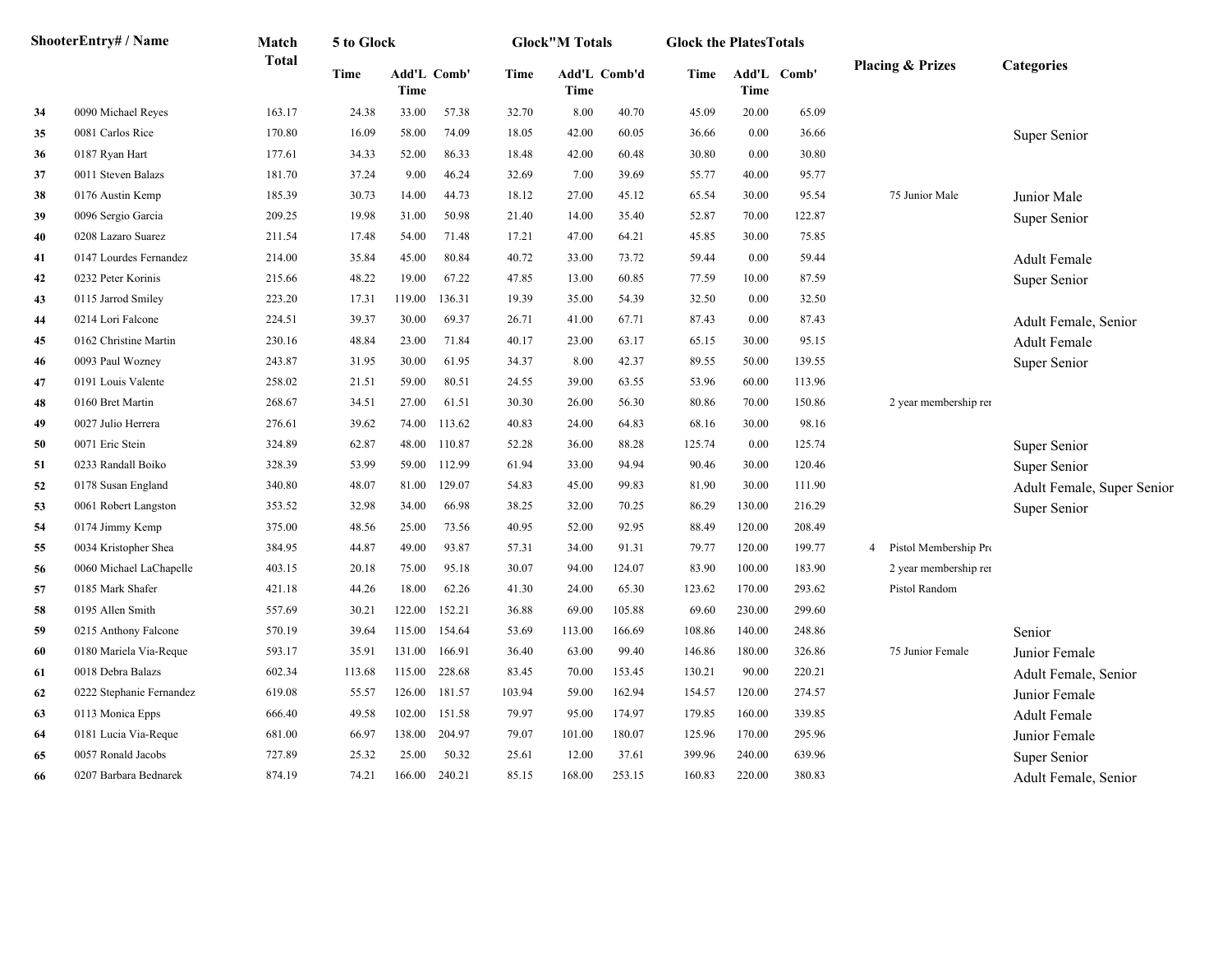### Final Competition Rankings for the Homestead GLOCK Challenge V

held at the Homestead Training Center in Homestead, FL

|              | ShooterEntry# / Name    | Match        | 5 to Glock |       |             |             | <b>Glock</b> "M Totals |              | <b>Glock the PlatesTotals</b> |       |             |                         |                             |
|--------------|-------------------------|--------------|------------|-------|-------------|-------------|------------------------|--------------|-------------------------------|-------|-------------|-------------------------|-----------------------------|
|              |                         | <b>Total</b> | Time       | Time  | Add'L Comb' | <b>Time</b> | Time                   | Add'L Comb'd | Time                          | Time  | Add'L Comb' |                         | <b>Placing &amp; Prizes</b> |
| $\mathbf{1}$ | 0054 William Hill*      | 51.09        | 15.07      | 4.00  | 19.07       | 12.06       | 7.00                   | 19.06        | 12.96                         | 0.00  | 12.96       | $\mathbf{1}$            | 100 Place                   |
| $\mathbf{2}$ | 0077 Danny Clifton*     | 60.46        | 12.89      | 9.00  | 21.89       | 14.52       | 3.00                   | 17.52        | 21.05                         | 0.00  | 21.05       |                         |                             |
| 3            | 0121 Nic Rodriguez      | 66.93        | 15.66      | 7.00  | 22.66       | 16.38       | 13.00                  | 29.38        | 14.89                         | 0.00  | 14.89       | 1                       | Pistol Place                |
| 4            | 0127 Brian Smiley*      | 70.65        | 16.05      | 9.00  | 25.05       | 13.35       | 18.00                  | 31.35        | 14.25                         | 0.00  | 14.25       |                         |                             |
| 5            | 0190 Carlos Davila      | 70.96        | 16.12      | 12.00 | 28.12       | 16.60       | 7.00                   | 23.60        | 19.24                         | 0.00  | 19.24       | $\overline{c}$          | 100 Place                   |
| 6            | 0138 Victor Garcia      | 73.70        | 20.38      | 9.00  | 29.38       | 18.53       | 5.00                   | 23.53        | 20.79                         | 0.00  | 20.79       | $\overline{\mathbf{3}}$ | 75 Place                    |
| 7            | 0156 Dalton Ledford     | 75.49        | 15.04      | 8.00  | 23.04       | 13.73       | 19.00                  | 32.73        | 19.72                         | 0.00  | 19.72       |                         |                             |
| 8            | 0007 Jim Graf*          | 80.99        | 22.43      | 3.00  | 25.43       | 20.85       | 8.00                   | 28.85        | 26.71                         | 0.00  | 26.71       |                         |                             |
| 9            | 0134 Michael Brodkey*   | 81.54        | 16.27      | 16.00 | 32.27       | 15.42       | 11.00                  | 26.42        | 22.85                         | 0.00  | 22.85       |                         |                             |
| 10           | 0044 Richard Pennington | 97.61        | 19.09      | 11.00 | 30.09       | 18.76       | 23.00                  | 41.76        | 25.76                         | 0.00  | 25.76       |                         |                             |
| 11           | 0149 Samuel Barbakoff*  | 102.60       | 14.00      | 37.00 | 51.00       | 13.41       | 19.00                  | 32.41        | 19.19                         | 0.00  | 19.19       |                         |                             |
| 12           | 0151 Pablo Clausen      | 104.02       | 22.65      | 8.00  | 30.65       | 18.56       | 10.00                  | 28.56        | 24.81                         | 20.00 | 44.81       |                         |                             |
| 13           | 0200 Chris Click        | 106.37       | 25.65      | 15.00 | 40.65       | 24.40       | 12.00                  | 36.40        | 29.32                         | 0.00  | 29.32       |                         |                             |
| 14           | 0004 Marcia Lopez       | 107.97       | 32.10      | 7.00  | 39.10       | 28.80       | 4.00                   | 32.80        | 36.07                         | 0.00  | 36.07       |                         |                             |
| 15           | 0108 Julia Bales        | 110.10       | 29.72      | 16.00 | 45.72       | 27.05       | 6.00                   | 33.05        | 31.33                         | 0.00  | 31.33       |                         |                             |
| 16           | 0003 Janely Lopez       | 111.40       | 26.19      | 32.00 | 58.19       | 25.05       | 5.00                   | 30.05        | 23.16                         | 0.00  | 23.16       |                         |                             |
| 17           | 0204 Hayden Olive       | 111.52       | 23.62      | 16.00 | 39.62       | 25.08       | 14.00                  | 39.08        | 32.82                         | 0.00  | 32.82       |                         |                             |
| 18           | 0137 Maria Meesit       | 115.22       | 20.95      | 39.00 | 59.95       | 19.93       | 12.00                  | 31.93        | 23.34                         | 0.00  | 23.34       |                         |                             |
| 19           | 0142 Amin Khan          | 116.37       | 26.12      | 15.00 | 41.12       | 32.91       | 13.00                  | 45.91        | 29.34                         | 0.00  | 29.34       |                         |                             |
| 20           | 0202 William Edelen     | 116.58       | 31.96      | 8.00  | 39.96       | 28.98       | 18.00                  | 46.98        | 29.64                         | 0.00  | 29.64       |                         |                             |
| 21           | 0116 Jarrod Smiley      | 116.61       | 29.78      | 14.00 | 43.78       | 15.99       | 27.00                  | 42.99        | 29.84                         | 0.00  | 29.84       |                         | 2 year membership rei       |
| 22           | 0091 Michael Reyes      | 118.43       | 27.55      | 20.00 | 47.55       | 22.07       | 9.00                   | 31.07        | 39.81                         | 0.00  | 39.81       |                         |                             |
| 23           | 0024 Joseph Castelli    | 119.28       | 24.99      | 15.00 | 39.99       | 22.64       | 10.00                  | 32.64        | 36.65                         | 10.00 | 46.65       |                         |                             |
| 24           | 0206 Charles Waugh      | 122.02       | 42.33      | 2.00  | 44.33       | 34.52       | 6.00                   | 40.52        | 37.17                         | 0.00  | 37.17       |                         |                             |
| 25           | 0106 Lawrence Savino    | 124.85       | 21.83      | 31.00 | 52.83       | 19.68       | 15.00                  | 34.68        | 37.34                         | 0.00  | 37.34       |                         |                             |
| 26           | 0172 Julie Phillips     | 127.13       | 17.65      | 19.00 | 36.65       | 15.06       | 17.00                  | 32.06        | 38.42                         | 20.00 | 58.42       |                         |                             |
| 27           | 0139 Gilbert Lopez      | 127.81       | 24.43      | 21.00 | 45.43       | 28.46       | 4.00                   | 32.46        | 49.92                         | 0.00  | 49.92       |                         |                             |
| 28           | 0040 Stephen Kayser     | 128.15       | 27.01      | 11.00 | 38.01       | 29.60       | 6.00                   | 35.60        | 54.54                         | 0.00  | 54.54       |                         |                             |
| 29           | 0031 Klaus Silveira     | 130.29       | 29.76      | 21.00 | 50.76       | 36.06       | 9.00                   | 45.06        | 34.47                         | 0.00  | 34.47       |                         |                             |
| 30           | 0231 Max Bergholt       | 144.26       | 39.93      | 6.00  | 45.93       | 39.21       | 11.00                  | 50.21        | 48.12                         | 0.00  | 48.12       |                         |                             |
| 31           | 0100 Chad Faulkenberry  | 147.75       | 21.37      | 27.00 | 48.37       | 21.98       | 23.00                  | 44.98        | 34.40                         | 20.00 | 54.40       |                         |                             |
| 32           | 0158 Robert Chenoweth   | 151.98       | 21.81      | 41.00 | 62.81       | 22.96       | 32.00                  | 54.96        | 34.21                         | 0.00  | 34.21       |                         |                             |
| 33           | 0037 Rita Holbrook      | 156.19       | 43.09      | 19.00 | 62.09       | 33.28       | 12.00                  | 45.28        | 48.82                         | 0.00  | 48.82       |                         |                             |
| 34           | 0213 Deb Sullivan       | 158.88       | 22.05      | 35.00 | 57.05       | 26.96       | 12.00                  | 38.96        | 42.87                         | 20.00 | 62.87       |                         |                             |
| 35           | 0014 Steven Balazs      | 159.94       | 34.68      | 37.00 | 71.68       | 32.09       | 16.00                  | 48.09        | 40.17                         | 0.00  | 40.17       |                         |                             |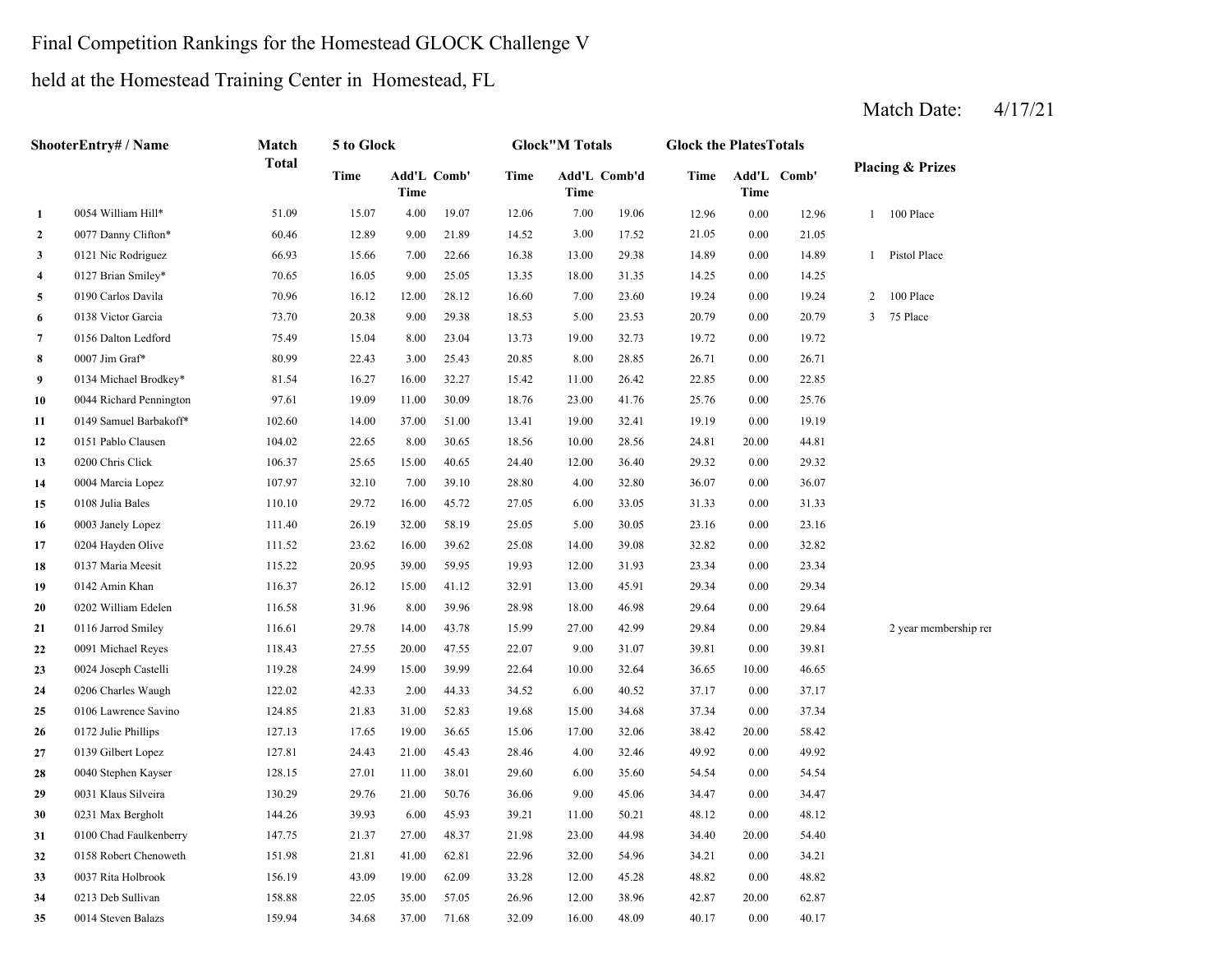|    | <b>ShooterEntry#/Name</b> | Match        | 5 to Glock  |        |             |             | <b>Glock"M Totals</b> |              | <b>Glock the PlatesTotals</b> |             |             |                             |
|----|---------------------------|--------------|-------------|--------|-------------|-------------|-----------------------|--------------|-------------------------------|-------------|-------------|-----------------------------|
|    |                           | <b>Total</b> | <b>Time</b> | Time   | Add'L Comb' | <b>Time</b> | Time                  | Add'L Comb'd | Time                          | <b>Time</b> | Add'L Comb' | <b>Placing &amp; Prizes</b> |
| 36 | 0163 Orlando Del Sol      | 160.36       | 32.48       | 8.00   | 40.48       | 36.93       | 2.00                  | 38.93        | 40.95                         | 40.00       | 80.95       |                             |
| 37 | 0197 Trenton Steen        | 165.81       | 25.80       | 13.00  | 38.80       | 26.20       | 30.00                 | 56.20        | 40.81                         | 30.00       | 70.81       |                             |
| 38 | 0065 William Phillips     | 168.50       | 15.81       | 69.00  | 84.81       | 15.76       | 21.00                 | 36.76        | 36.93                         | 10.00       | 46.93       |                             |
| 39 | 0033 Dan Hochuli          | 168.66       | 30.29       | 30.00  | 60.29       | 28.68       | 15.00                 | 43.68        | 54.69                         | 10.00       | 64.69       |                             |
| 40 | 0082 Carlos Rice          | 170.99       | 15.57       | 73.00  | 88.57       | 18.94       | 27.00                 | 45.94        | 36.48                         | 0.00        | 36.48       |                             |
| 41 | 0161 Bret Martin          | 175.36       | 30.49       | 19.00  | 49.49       | 27.93       | 30.00                 | 57.93        | 57.94                         | 10.00       | 67.94       |                             |
| 42 | 0165 Nelson Osorio        | 176.68       | 30.59       | 27.00  | 57.59       | 37.57       | 4.00                  | 41.57        | 47.52                         | 30.00       | 77.52       |                             |
| 43 | 0084 John Huss            | 179.57       | 31.24       | 20.00  | 51.24       | 28.31       | 39.00                 | 67.31        | 51.02                         | 10.00       | 61.02       |                             |
| 44 | 0177 Austin Kemp          | 182.01       | 27.53       | 24.00  | 51.53       | 21.14       | 20.00                 | 41.14        | 59.34                         | 30.00       | 89.34       |                             |
| 45 | 0209 Lazaro Suarez        | 227.38       | 16.84       | 74.00  | 90.84       | 16.04       | 66.00                 | 82.04        | 44.50                         | 10.00       | 54.50       |                             |
| 46 | 0226 Paul Tamdoo          | 246.06       | 26.35       | 30.00  | 56.35       | 22.86       | 44.00                 | 66.86        | 72.85                         | 50.00       | 122.85      |                             |
| 47 | 0094 Paul Wozney          | 253.43       | 39.01       | 14.00  | 53.01       | 40.43       | 22.00                 | 62.43        | 77.99                         | 60.00       | 137.99      |                             |
| 48 | 0179 Susan England        | 329.64       | 48.28       | 84.00  | 132.28      | 53.71       | 42.00                 | 95.71        | 81.65                         | 20.00       | 101.65      |                             |
| 49 | 0175 Jimmy Kemp           | 369.32       | 49.08       | 27.00  | 76.08       | 34.08       | 33.00                 | 67.08        | 86.16                         | 140.00      | 226.16      | Pistol Random               |
| 50 | 0186 Mark Shafer          | 379.58       | 41.91       | 23.00  | 64.91       | 45.97       | 17.00                 | 62.97        | 101.70                        | 150.00      | 251.70      |                             |
| 51 | 0216 Keith Davis          | 383.23       | 30.09       | 40.00  | 70.09       | 27.56       | 49.00                 | 76.56        | 76.58                         | 160.00      | 236.58      |                             |
| 52 | 0020 Debra Balazs         | 678.64       | 102.99      | 90.00  | 192.99      | 104.76      | 92.00                 | 196.76       | 128.89                        | 160.00      | 288.89      |                             |
| 53 | 0058 Ronald Jacobs        | 731.81       | 24.33       | 12.00  | 36.33       | 25.52       | 30.00                 | 55.52        | 399.96                        | 240.00      | 639.96      |                             |
| 54 | 0196 Monica Epps          | 1,450.81     | 79.88       | 161.00 | 240.88      | 299.97      | 270.00                | 569.97       | 399.96                        | 240.00      | 639.96      |                             |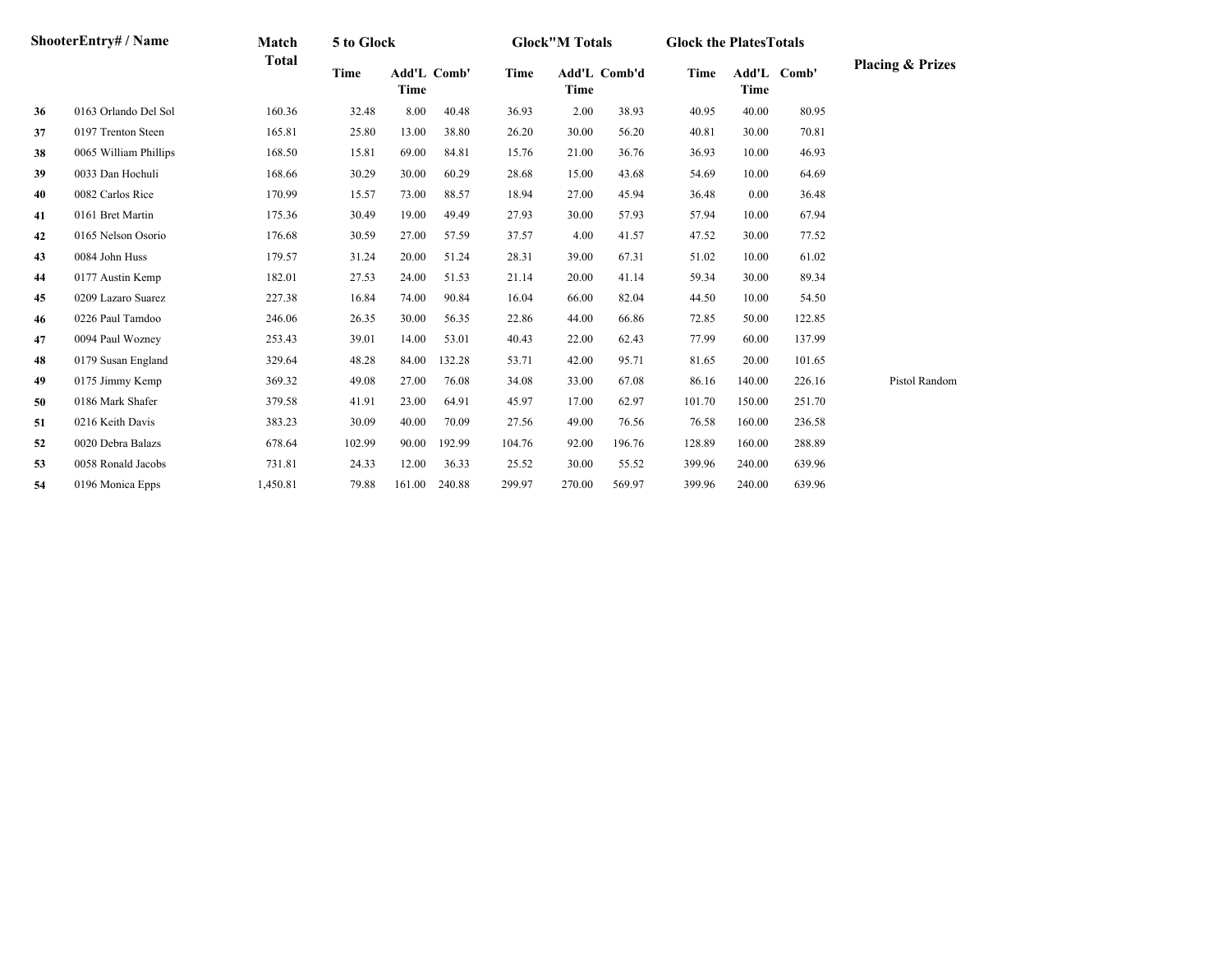### Final Guardian Rankings for the Homestead GLOCK Challenge V

# held at the Homestead Training Center in Homestead, FL

|                | <b>ShooterEntry#/Name</b> | Match        | 5 to Glock |       |             |       | <b>Glock"M Totals</b> |       | <b>Glock the Plates Totals</b> |          |             |                |                             |                   |
|----------------|---------------------------|--------------|------------|-------|-------------|-------|-----------------------|-------|--------------------------------|----------|-------------|----------------|-----------------------------|-------------------|
|                |                           | <b>Total</b> | Time       | Time  | Add'L Comb' | Time  | Add'L Comb'd<br>Time  |       | Time                           | Time     | Add'L Comb' |                | <b>Placing &amp; Prizes</b> | <b>Categories</b> |
| -1             | 0048 Doug Clark           | 88.81        | 24.39      | 6.00  | 30.39       | 21.47 | 11.00                 | 32.47 | 25.95                          | 0.00     | 25.95       |                | 100 Place                   | Super Senior      |
| 1              |                           | 88.81        | 24.39      | 6.00  | 30.39       | 21.47 | 11.00                 | 32.47 | 25.95                          | 0.00     | 25.95       |                | 75 Super Senior             | Super Senior      |
| 2              | 0010 Gustavo Parera       | 99.68        | 19.49      | 13.00 | 32.49       | 15.76 | 24.00                 | 39.76 | 27.43                          | 0.00     | 27.43       | $\overline{2}$ | Etool Place                 |                   |
| 3              | 0227 Christopher Lamm     | 113.43       | 24.90      | 15.00 | 39.90       | 19.62 | 18.00                 | 37.62 | 25.91                          | 10.00    | 35.91       |                |                             |                   |
| $\overline{4}$ | 0062 William Monahan, Sr. | 121.51       | 21.12      | 29.00 | 50.12       | 24.44 | 22.00                 | 46.44 | 24.95                          | $0.00\,$ | 24.95       | $\mathbf{3}$   | Knife Place                 | Senior            |
| $\overline{4}$ |                           | 121.51       | 21.12      | 29.00 | 50.12       | 24.44 | 22.00                 | 46.44 | 24.95                          | 0.00     | 24.95       |                | 75 Senior                   | Senior            |
| 5              | 0144 Dan Henson           | 122.18       | 29.70      | 5.00  | 34.70       | 27.12 | 17.00                 | 44.12 | 43.36                          | 0.00     | 43.36       |                |                             | Super Senior      |
| 6              | 0032 Dan Hochuli          | 122.97       | 29.31      | 19.00 | 48.31       | 26.45 | 4.00                  | 30.45 | 44.21                          | 0.00     | 44.21       |                |                             | Senior            |
| 7              | 0201 William Edelen       | 132.33       | 30.21      | 12.00 | 42.21       | 32.93 | 23.00                 | 55.93 | 34.19                          | 0.00     | 34.19       |                |                             | Senior            |
| 8              | 0188 Robert Hart, Jr.     | 134.68       | 34.57      | 14.00 | 48.57       | 26.55 | 19.00                 | 45.55 | 40.56                          | 0.00     | 40.56       |                |                             |                   |
| 9              | 0029 Todd Mahovlich       | 149.26       | 27.28      | 35.00 | 62.28       | 30.86 | 28.00                 | 58.86 | 28.12                          | 0.00     | 28.12       |                |                             |                   |
| 10             | 0230 Max Bergholt         | 185.71       | 40.30      | 36.00 | 76.30       | 45.30 | 7.00                  | 52.30 | 57.11                          | 0.00     | 57.11       |                |                             | Super Senior      |
| 11             | 0157 Robert Chenoweth     | 210.99       | 23.04      | 74.00 | 97.04       | 23.50 | 35.00                 | 58.50 | 55.45                          | 0.00     | 55.45       |                |                             | Senior            |
| 12             | 0112 Marcus Smith         | 236.93       | 17.39      | 45.00 | 62.39       | 25.35 | 68.00                 | 93.35 | 51.19                          | 30.00    | 81.19       |                | 75 Challenged               | Challenged        |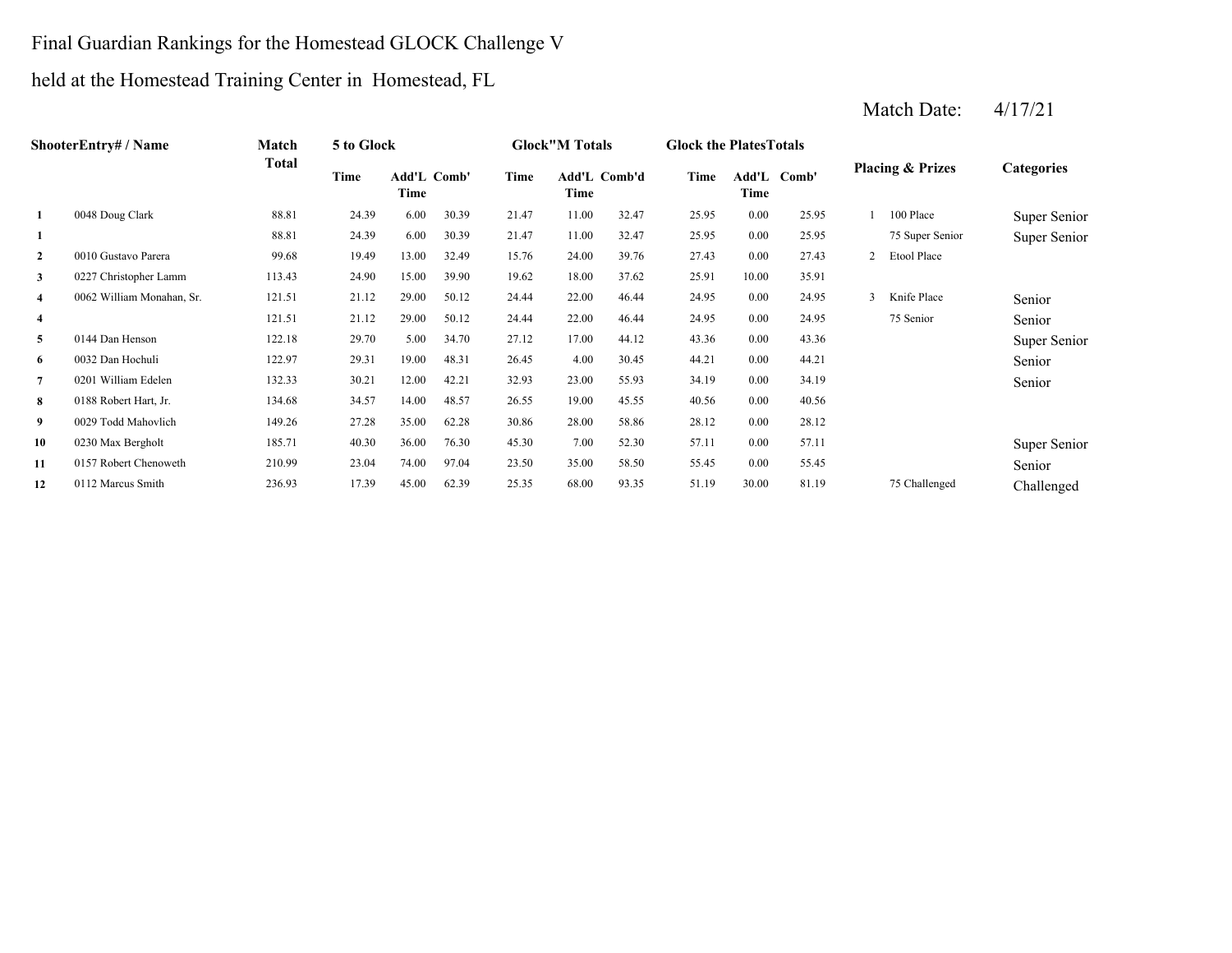## Final Heavy Metal Rankings for the Homestead GLOCK Challenge V

held at the Homestead Training Center in Homestead, FL

|                | <b>ShooterEntry#/Name</b> | Match        | 5 to Glock |                            |        |       | <b>Glock</b> "M Totals |       | <b>Glock the Plates Totals</b> |        |             |              |                             |
|----------------|---------------------------|--------------|------------|----------------------------|--------|-------|------------------------|-------|--------------------------------|--------|-------------|--------------|-----------------------------|
|                |                           | <b>Total</b> | Time       | <b>Add'L Comb'</b><br>Time |        | Time  | Add'L Comb'd<br>Time   |       | Time                           | Time   | Add'L Comb' |              | <b>Placing &amp; Prizes</b> |
| 1              | 0080 Danny Clifton*       | 47.30        | 16.17      | 0.00                       | 16.17  | 15.62 | 0.00                   | 15.62 | 15.51                          | 0.00   | 15.51       |              | Pistol MatchMeister         |
| $\overline{2}$ | 0111 Fred King*           | 61.25        | 17.49      | 9.00                       | 26.49  | 15.57 | 2.00                   | 17.57 | 17.19                          | 0.00   | 17.19       |              | 100 Place                   |
| 3              | 0119 Russell Simpson*     | 79.03        | 20.42      | 8.00                       | 28.42  | 17.87 | 5.00                   | 22.87 | 27.74                          | 0.00   | 27.74       |              |                             |
| $\overline{4}$ | 0221 Michael Brodkey*     | 81.78        | 19.19      | 11.00                      | 30.19  | 20.47 | 5.00                   | 25.47 | 26.12                          | 0.00   | 26.12       |              |                             |
| 5              | 0169 Jose Garcia*         | 95.86        | 19.29      | 27.00                      | 46.29  | 20.77 | 2.00                   | 22.77 | 26.80                          | 0.00   | 26.80       |              |                             |
| 6              | 0050 Doug Clark           | 99.35        | 26.65      | 8.00                       | 34.65  | 25.67 | 10.00                  | 35.67 | 29.03                          | 0.00   | 29.03       |              | 100 Place                   |
| 7              | 0141 Carlos Albuerne      | 100.10       | 22.02      | 29.00                      | 51.02  | 18.42 | 8.00                   | 26.42 | 22.66                          | 0.00   | 22.66       |              | Etool Place                 |
| 8              | 0130 Brian Smiley*        | 109.39       | 16.13      | 15.00                      | 31.13  | 13.17 | 33.00                  | 46.17 | 22.09                          | 10.00  | 32.09       |              |                             |
| 9              | 0145 Dan Henson           | 162.81       | 27.96      | 7.00                       | 34.96  | 31.97 | 12.00                  | 43.97 | 73.88                          | 10.00  | 83.88       | $\mathbf{3}$ | Knife Place                 |
| 10             | 0017 Steven Balazs        | 178.65       | 32.14      | 48.00                      | 80.14  | 47.67 | 13.00                  | 60.67 | 37.84                          | 0.00   | 37.84       |              |                             |
| 11             | 0143 Gustavo Parera       | 1,314.12     | 299.97     | 300.00                     | 599.97 | 23.19 | 51.00                  | 74.19 | 399.96                         | 240.00 | 639.96      |              |                             |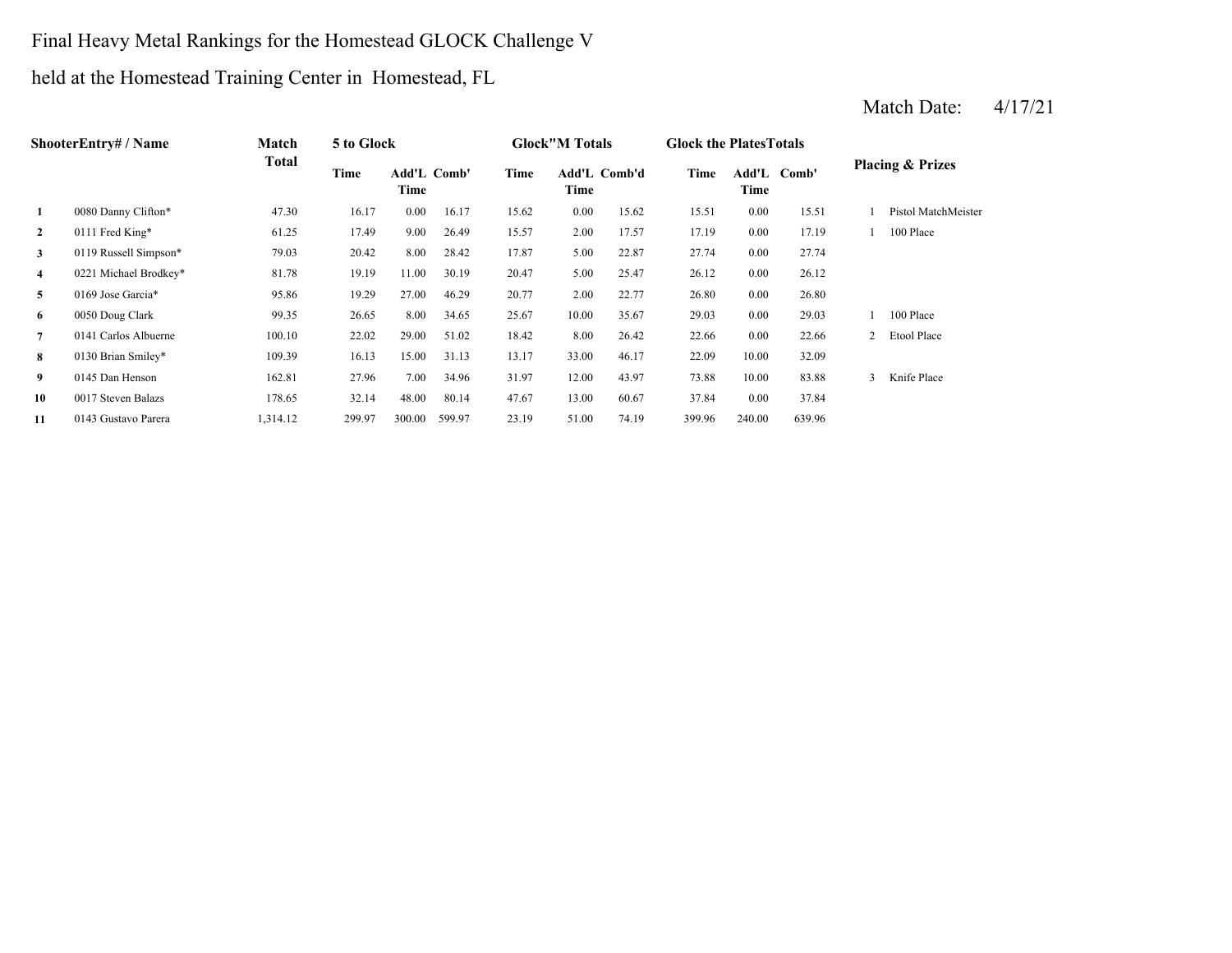### Final Major Sub Rankings for the Homestead GLOCK Challenge V

held at the Homestead Training Center in Homestead, FL

|              | ShooterEntry# / Name      | Match        | 5 to Glock |                            |       |       | <b>Glock"M Totals</b> |       | <b>Glock the Plates Totals</b> |        |             |                |                             |
|--------------|---------------------------|--------------|------------|----------------------------|-------|-------|-----------------------|-------|--------------------------------|--------|-------------|----------------|-----------------------------|
|              |                           | <b>Total</b> | Time       | <b>Add'L Comb'</b><br>Time |       | Time  | Add'L Comb'd<br>Time  |       | Time                           | Time   | Add'L Comb' |                | <b>Placing &amp; Prizes</b> |
| $\mathbf{1}$ | 0076 Danny Clifton*       | 49.03        | 11.10      | 0.00                       | 11.10 | 10.57 | 1.00                  | 11.57 | 16.36                          | 10.00  | 26.36       |                | 100 Place                   |
| $\mathbf{2}$ | 0110 Fred King*           | 54.02        | 11.38      | 0.00                       | 11.38 | 10.01 | 3.00                  | 13.01 | 19.63                          | 10.00  | 29.63       |                | 50 Random                   |
| 3            | 0053 William Hill*        | 58.26        | 11.57      | 2.00                       | 13.57 | 9.95  | 5.00                  | 14.95 | 19.74                          | 10.00  | 29.74       |                |                             |
| 4            | 0088 Dennis Kacheline* Jr | 67.26        | 9.13       | 8.00                       | 17.13 | 10.11 | 10.00                 | 20.11 | 20.02                          | 10.00  | 30.02       |                |                             |
| 5            | 0126 Brian Smiley*        | 74.45        | 10.81      | 17.00                      | 27.81 | 11.70 | 4.00                  | 15.70 | 20.94                          | 10.00  | 30.94       |                |                             |
| 6            | 0045 Nicolas Pellum*      | 74.51        | 10.43      | 5.00                       | 15.43 | 11.60 | 8.00                  | 19.60 | 19.48                          | 20.00  | 39.48       |                |                             |
| 7            | 0146 Luis Fernandez       | 99.45        | 15.95      | 11.00                      | 26.95 | 15.21 | 4.00                  | 19.21 | 33.29                          | 20.00  | 53.29       |                | 100 Place                   |
| 8            | 0192 Theodore S Mynch     | 145.01       | 12.92      | 12.00                      | 24.92 | 12.10 | 12.00                 | 24.10 | 25.99                          | 70.00  | 95.99       | $\overline{2}$ | Etool Place                 |
| 9            | 0023 Joseph Castelli      | 159.59       | 14.63      | 3.00                       | 17.63 | 13.16 | 8.00                  | 21.16 | 30.80                          | 90.00  | 120.80      | 3              | Knife Place                 |
| 10           | 0063 William Monahan, Sr. | 165.67       | 16.02      | 14.00                      | 30.02 | 17.18 | 15.00                 | 32.18 | 43.47                          | 60.00  | 103.47      |                |                             |
| 11           | 0013 Steven Balazs        | 178.57       | 16.70      | 16.00                      | 32.70 | 22.91 | 10.00                 | 32.91 | 32.96                          | 80.00  | 112.96      |                |                             |
| 12           | 0052 Cary Colter          | 293.83       | 32.31      | 22.00                      | 54.31 | 40.63 | 11.00                 | 51.63 | 77.89                          | 110.00 | 187.89      |                |                             |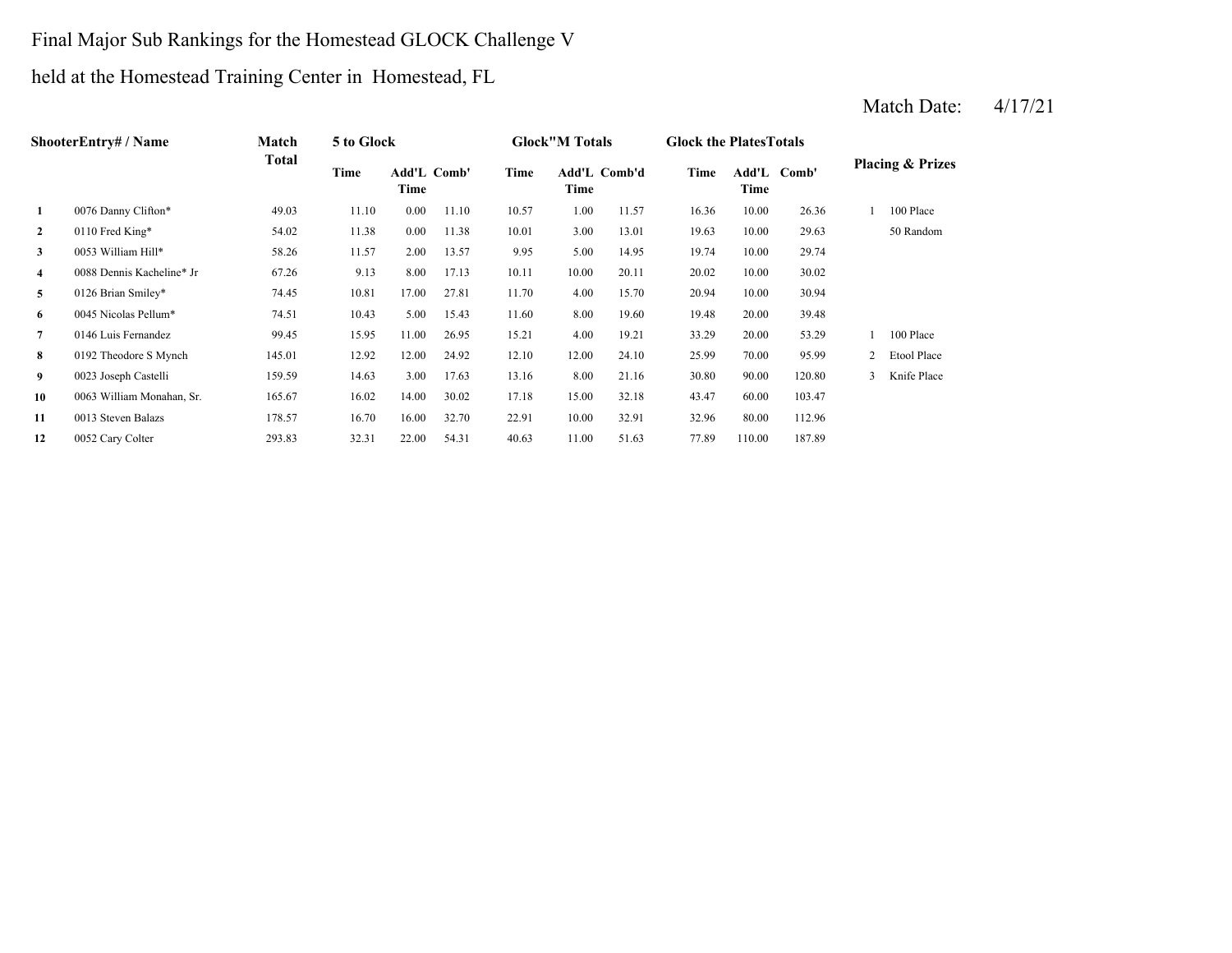### Final Master Stock Rankings for the Homestead GLOCK Challenge V

held at the Homestead Training Center in Homestead, FL

|                | ShooterEntry# / Name      | Match        | 5 to Glock |        |             |       | <b>Glock"M Totals</b> |              | <b>Glock the Plates Totals</b> |        |             |                |                             |
|----------------|---------------------------|--------------|------------|--------|-------------|-------|-----------------------|--------------|--------------------------------|--------|-------------|----------------|-----------------------------|
|                |                           | <b>Total</b> | Time       | Time   | Add'L Comb' | Time  | Time                  | Add'L Comb'd | Time                           | Time   | Add'L Comb' |                | <b>Placing &amp; Prizes</b> |
| $\mathbf{1}$   | 0079 Danny Clifton*       | 48.70        | 15.89      | 1.00   | 16.89       | 13.37 | 5.00                  | 18.37        | 13.44                          | 0.00   | 13.44       | $\overline{2}$ | 75 Place                    |
| $\mathbf{2}$   | 0056 William Hill*        | 50.69        | 14.52      | 6.00   | 20.52       | 13.50 | 6.00                  | 19.50        | 10.67                          | 0.00   | 10.67       |                | Pistol Place                |
| $\mathbf{3}$   | 0220 Fred King*           | 65.33        | 15.53      | 3.00   | 18.53       | 13.40 | 14.00                 | 27.40        | 19.40                          | 0.00   | 19.40       | $\mathbf{3}$   | Etool Place                 |
| 4              | 0047 Nicolas Pellum*      | 67.04        | 14.19      | 8.00   | 22.19       | 13.11 | 15.00                 | 28.11        | 16.74                          | 0.00   | 16.74       |                |                             |
| 5              | 0122 Nic Rodriguez        | 69.65        | 15.23      | 12.00  | 27.23       | 17.69 | 6.00                  | 23.69        | 18.73                          | 0.00   | 18.73       |                |                             |
| 6              | 0173 Michael Magowan*     | 70.89        | 15.56      | 13.00  | 28.56       | 15.10 | 8.00                  | 23.10        | 19.23                          | 0.00   | 19.23       |                |                             |
| $\overline{7}$ | 0089 Dennis Kacheline* Jr | 73.95        | 14.21      | 18.00  | 32.21       | 12.26 | 10.00                 | 22.26        | 19.48                          | 0.00   | 19.48       |                |                             |
| 8              | 0135 Michael Brodkey*     | 74.67        | 16.83      | 18.00  | 34.83       | 16.17 | 3.00                  | 19.17        | 20.67                          | 0.00   | 20.67       |                |                             |
| 9              | 0129 Brian Smiley*        | 76.08        | 14.94      | 8.00   | 22.94       | 13.34 | 24.00                 | 37.34        | 15.80                          | 0.00   | 15.80       |                |                             |
| 10             | 0168 Jose Garcia*         | 83.63        | 19.10      | 13.00  | 32.10       | 20.33 | 7.00                  | 27.33        | 24.20                          | 0.00   | 24.20       |                |                             |
| 11             | 0184 Mark Palmer*         | 95.55        | 23.32      | 4.00   | 27.32       | 16.20 | 14.00                 | 30.20        | 38.03                          | 0.00   | 38.03       |                |                             |
| 12             | 0009 Jim Graf*            | 96.30        | 24.28      | 8.00   | 32.28       | 24.66 | 12.00                 | 36.66        | 27.36                          | 0.00   | 27.36       |                |                             |
| 13             | 0118 Russell Simpson*     | 97.95        | 16.87      | 26.00  | 42.87       | 14.99 | 19.00                 | 33.99        | 21.09                          | 0.00   | 21.09       |                |                             |
| 14             | 0051 Theodore J Mynch     | 100.39       | 22.45      | 11.00  | 33.45       | 16.12 | 11.00                 | 27.12        | 29.82                          | 10.00  | 39.82       |                |                             |
| 15             | 0193 Theodore S Mynch     | 135.11       | 16.50      | 35.00  | 51.50       | 12.73 | 47.00                 | 59.73        | 23.88                          | 0.00   | 23.88       |                |                             |
| 16             | 0042 Maikol Monsalve      | 137.19       | 25.48      | 23.00  | 48.48       | 27.14 | 33.00                 | 60.14        | 28.57                          | 0.00   | 28.57       |                |                             |
| 17             | 0016 Steven Balazs        | 148.24       | 33.47      | 22.00  | 55.47       | 28.53 | 12.00                 | 40.53        | 42.24                          | 10.00  | 52.24       |                |                             |
| 18             | 0021 Debra Balazs         | 631.14       | 90.81      | 114.00 | 204.81      | 76.32 | 90.00                 | 166.32       | 120.01                         | 140.00 | 260.01      |                |                             |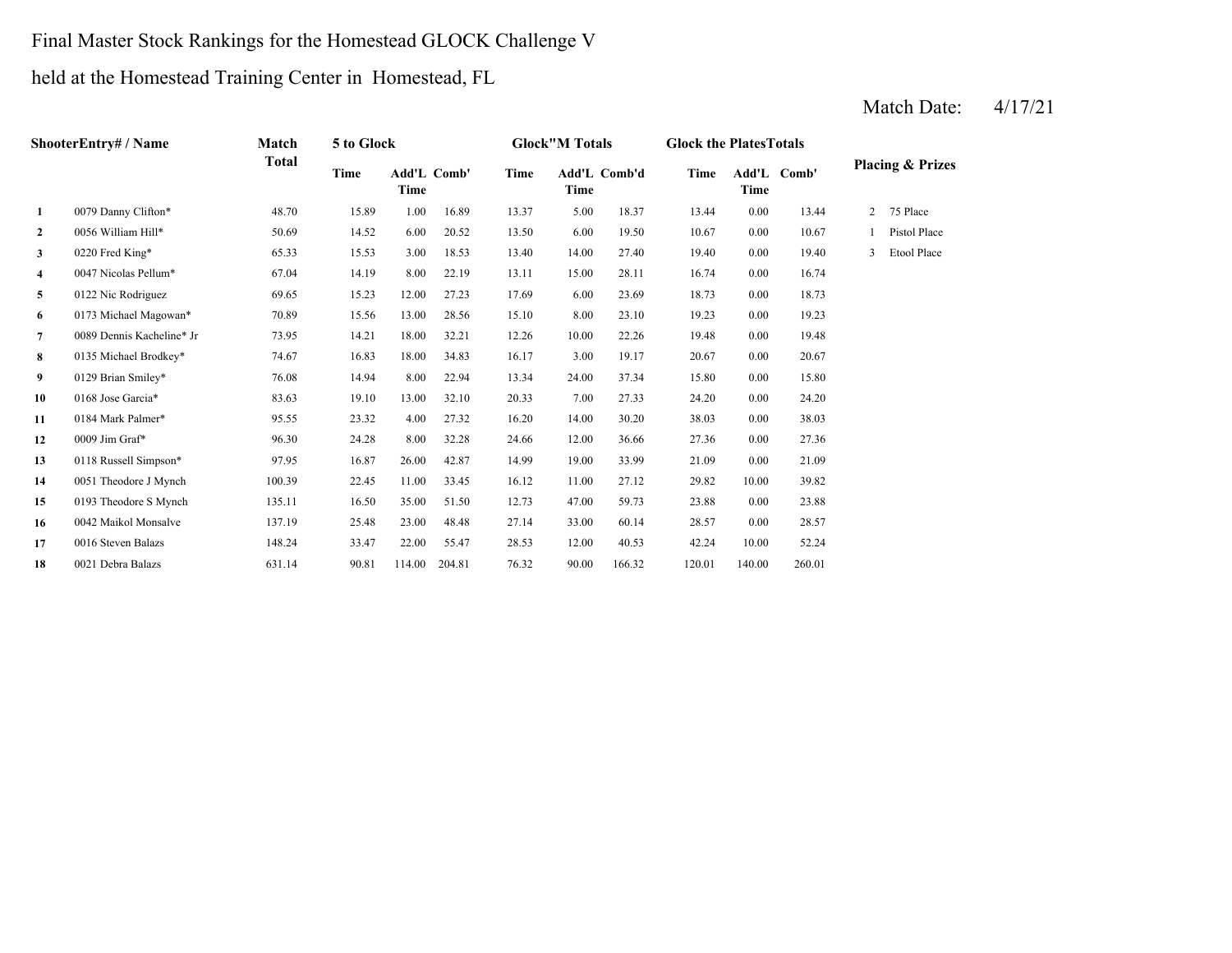### Final SubCompact Rankings for the Homestead GLOCK Challenge V

held at the Homestead Training Center in Homestead, FL

| ShooterEntry# / Name |                           | Match<br>Total | 5 to Glock                         |        |        | <b>Glock"M Totals</b> |             |              | <b>Glock the Plates Totals</b> |             |             |                             |              |
|----------------------|---------------------------|----------------|------------------------------------|--------|--------|-----------------------|-------------|--------------|--------------------------------|-------------|-------------|-----------------------------|--------------|
|                      |                           |                | Add'L Comb'<br>Time<br><b>Time</b> |        |        | Time                  | <b>Time</b> | Add'L Comb'd | Time                           | <b>Time</b> | Add'L Comb' | <b>Placing &amp; Prizes</b> |              |
| 1                    | 0075 Danny Clifton*       | 47.57          | 16.14                              | 1.00   | 17.14  | 14.97                 | 2.00        | 16.97        | 13.46                          | 0.00        | 13.46       |                             |              |
| $\mathbf{2}$         | 0087 Dennis Kacheline* Jr | 66.85          | 15.19                              | 11.00  | 26.19  | 13.50                 | 6.00        | 19.50        | 21.16                          | 0.00        | 21.16       |                             | Pistol Place |
| 3                    | 0133 Michael Brodkey*     | 68.26          | 18.83                              | 6.00   | 24.83  | 18.27                 | 8.00        | 26.27        | 17.16                          | 0.00        | 17.16       |                             |              |
| 4                    | 0125 Brian Smiley*        | 70.45          | 14.53                              | 20.00  | 34.53  | 12.34                 | 9.00        | 21.34        | 14.58                          | 0.00        | 14.58       |                             | 50 Random    |
| 5                    | 0109 Fred King*           | 70.77          | 17.30                              | 15.00  | 32.30  | 15.33                 | 4.00        | 19.33        | 19.14                          | 0.00        | 19.14       |                             | 50 Random    |
| 6                    | 0217 Mike Ross*           | 75.40          | 18.55                              | 3.00   | 21.55  | 15.55                 | 14.00       | 29.55        | 24.30                          | 0.00        | 24.30       |                             |              |
| $\overline{7}$       | 0124 Anthony Martinez     | 84.25          | 22.86                              | 5.00   | 27.86  | 21.27                 | 2.00        | 23.27        | 33.12                          | 0.00        | 33.12       |                             | 100 Place    |
| 8                    | 0117 Russell Simpson*     | 86.38          | 16.15                              | 17.00  | 33.15  | 17.60                 | 12.00       | 29.60        | 23.63                          | 0.00        | 23.63       |                             |              |
| 9                    | 0182 Mark Palmer*         | 86.90          | 17.32                              | 15.00  | 32.32  | 18.71                 | 12.00       | 30.71        | 23.87                          | 0.00        | 23.87       |                             |              |
| 10                   | 0005 Jim Graf*            | 88.63          | 23.63                              | 8.00   | 31.63  | 21.12                 | 6.00        | 27.12        | 29.88                          | 0.00        | 29.88       |                             |              |
| 11                   | 0199 Chris Click          | 95.50          | 26.30                              | 5.00   | 31.30  | 24.92                 | 11.00       | 35.92        | 28.28                          | 0.00        | 28.28       | 2                           | Etool Place  |
| 12                   | 0155 Dalton Ledford       | 96.59          | 16.43                              | 26.00  | 42.43  | 14.98                 | 21.00       | 35.98        | 18.18                          | 0.00        | 18.18       | 3                           | Knife Place  |
| 13                   | 0148 Samuel Barbakoff*    | 100.40         | 15.06                              | 18.00  | 33.06  | 15.36                 | 30.00       | 45.36        | 21.98                          | 0.00        | 21.98       |                             |              |
| 14                   | 0022 Joseph Castelli      | 108.48         | 23.30                              | 19.00  | 42.30  | 20.75                 | 13.00       | 33.75        | 32.43                          | 0.00        | 32.43       |                             |              |
| 15                   | 0049 Doug Clark           | 127.06         | 23.39                              | 24.00  | 47.39  | 25.54                 | 24.00       | 49.54        | 30.13                          | 0.00        | 30.13       |                             |              |
| 16                   | 0223 William Monahan, Sr. | 133.94         | 28.71                              | 20.00  | 48.71  | 27.38                 | 18.00       | 45.38        | 39.85                          | 0.00        | 39.85       |                             |              |
| 17                   | 0002 Manuel Mair          | 158.76         | 27.75                              | 14.00  | 41.75  | 19.37                 | 42.00       | 61.37        | 45.64                          | 10.00       | 55.64       |                             |              |
| 18                   | 0012 Steven Balazs        | 176.92         | 25.40                              | 62.00  | 87.40  | 28.47                 | 14.00       | 42.47        | 37.05                          | 10.00       | 47.05       |                             |              |
| 19                   | 0097 Sergio Garcia        | 489.85         | 27.07                              | 86.00  | 113.07 | 28.60                 | 98.00       | 126.60       | 70.18                          | 180.00      | 250.18      |                             |              |
| 20                   | 0019 Debra Balazs         | 653.19         | 101.95                             | 100.00 | 201.95 | 85.85                 | 79.00       | 164.85       | 136.39                         | 150.00      | 286.39      |                             |              |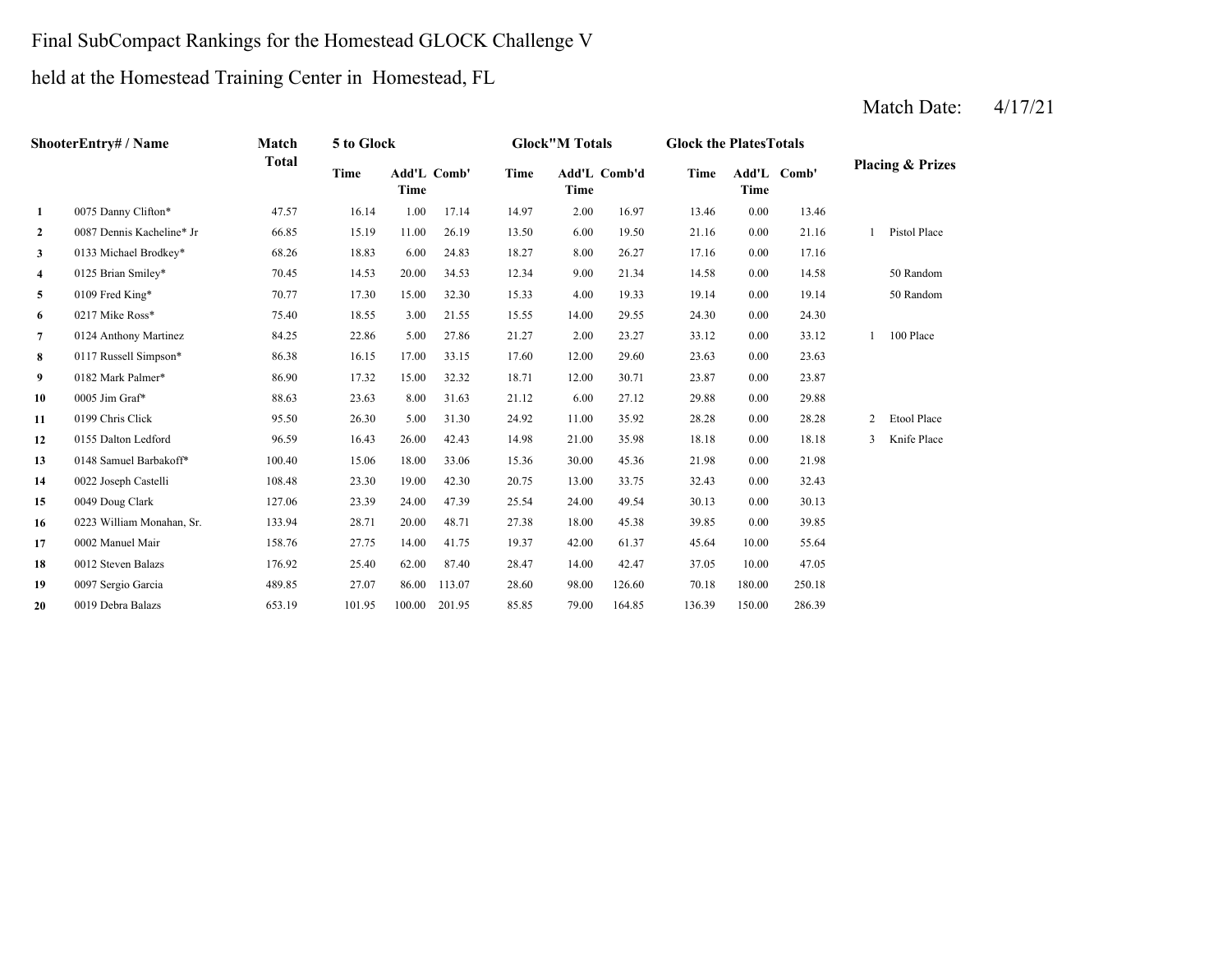### Final Unlimited Rankings for the Homestead GLOCK Challenge V

held at the Homestead Training Center in Homestead, FL

| ShooterEntry# / Name |                       | Match        | 5 to Glock |                     |        | <b>Glock"M Totals</b> |                      |        | <b>Glock the PlatesTotals</b> |             |             |                             |              |
|----------------------|-----------------------|--------------|------------|---------------------|--------|-----------------------|----------------------|--------|-------------------------------|-------------|-------------|-----------------------------|--------------|
|                      |                       | <b>Total</b> | Time       | Add'L Comb'<br>Time |        | <b>Time</b>           | Add'L Comb'd<br>Time |        | <b>Time</b>                   | <b>Time</b> | Add'L Comb' | <b>Placing &amp; Prizes</b> |              |
| 1                    | 0078 Danny Clifton*   | 42.21        | 14.23      | 3.00                | 17.23  | 12.21                 | 1.00                 | 13.21  | 11.77                         | 0.00        | 11.77       |                             | 100 Place    |
| $\mathbf{2}$         | 0055 William Hill*    | 46.01        | 13.89      | 6.00                | 19.89  | 11.67                 | 2.00                 | 13.67  | 12.45                         | 0.00        | 12.45       |                             |              |
| 3                    | 0128 Brian Smiley*    | 51.71        | 13.45      | 8.00                | 21.45  | 11.14                 | 7.00                 | 18.14  | 12.12                         | 0.00        | 12.12       |                             | 50 Random    |
| 4                    | 0150 Samuel Barbakoff | 54.13        | 14.89      | 3.00                | 17.89  | 14.22                 | 8.00                 | 22.22  | 14.02                         | 0.00        | 14.02       |                             | Pistol Place |
| 5                    | 0225 Jeffree Suero    | 60.08        | 16.75      | 6.00                | 22.75  | 14.38                 | 7.00                 | 21.38  | 15.95                         | 0.00        | 15.95       | $\overline{c}$              | 75 Place     |
| 6                    | 0167 Tony Mullins II  | 74.21        | 18.52      | 8.00                | 26.52  | 16.13                 | 10.00                | 26.13  | 21.56                         | 0.00        | 21.56       | 3                           | Etool Place  |
| $\overline{7}$       | 0046 Nicolas Pellum*  | 77.15        | 14.65      | 19.00               | 33.65  | 13.38                 | 13.00                | 26.38  | 17.12                         | 0.00        | 17.12       |                             |              |
| 8                    | 0066 William Phillips | 86.21        | 23.91      | 9.00                | 32.91  | 21.28                 | 8.00                 | 29.28  | 24.02                         | 0.00        | 24.02       |                             |              |
| 9                    | 0183 Mark Palmer*     | 90.06        | 15.65      | 7.00                | 22.65  | 12.84                 | 35.00                | 47.84  | 19.57                         | 0.00        | 19.57       |                             |              |
| 10                   | 0102 Amin Khan        | 94.41        | 32.14      | 1.00                | 33.14  | 33.44                 | 5.00                 | 38.44  | 22.83                         | 0.00        | 22.83       |                             |              |
| 11                   | 0153 David Fernandez  | 96.45        | 33.81      | 8.00                | 41.81  | 26.62                 | 3.00                 | 29.62  | 25.02                         | 0.00        | 25.02       |                             | 50 Random    |
| 12                   | 0008 Debbie Zimmerman | 104.56       | 28.75      | 14.00               | 42.75  | 27.73                 | 5.00                 | 32.73  | 29.08                         | 0.00        | 29.08       |                             |              |
| 13                   | 0140 Carlos Albuerne  | 112.37       | 17.73      | 30.00               | 47.73  | 16.84                 | 25.00                | 41.84  | 22.80                         | 0.00        | 22.80       |                             |              |
| 14                   | 0189 Robert Hart, Jr. | 114.54       | 28.44      | 19.00               | 47.44  | 27.92                 | 5.00                 | 32.92  | 34.18                         | 0.00        | 34.18       |                             |              |
| 15                   | 0234 Christina Baker  | 115.08       | 22.28      | 18.00               | 40.28  | 24.30                 | 17.00                | 41.30  | 33.50                         | 0.00        | 33.50       |                             |              |
| 16                   | 0092 Michael Reyes    | 138.73       | 25.67      | 37.00               | 62.67  | 25.87                 | 10.00                | 35.87  | 40.19                         | 0.00        | 40.19       |                             |              |
| 17                   | 0035 Terry Holbrook   | 144.89       | 41.33      | 14.00               | 55.33  | 38.01                 | 4.00                 | 42.01  | 47.55                         | 0.00        | 47.55       |                             |              |
| 18                   | 0211 Kishon Clayborne | 152.88       | 22.47      | 28.00               | 50.47  | 25.64                 | 42.00                | 67.64  | 34.77                         | 0.00        | 34.77       |                             |              |
| 19                   | 0015 Steven Balazs    | 170.71       | 31.80      | 38.00               | 69.80  | 31.51                 | 27.00                | 58.51  | 42.40                         | 0.00        | 42.40       |                             |              |
| 20                   | 0098 Sergio Garcia    | 176.21       | 19.52      | 20.00               | 39.52  | 24.36                 | 17.00                | 41.36  | 55.33                         | 40.00       | 95.33       |                             |              |
| 21                   | 0104 Walter Nygard    | 404.40       | 29.65      | 68.00               | 97.65  | 44.79                 | 61.00                | 105.79 | 90.96                         | 110.00      | 200.96      |                             |              |
| 22                   | 0210 Hanif Ector      | 420.42       | 47.09      | 60.00               | 107.09 | 52.52                 | 73.00                | 125.52 | 97.81                         | 90.00       | 187.81      |                             |              |
| 23                   | 0224 Susan England    | 467.70       | 21.84      | 119.00              | 140.84 | 31.68                 | 84.00                | 115.68 | 41.18                         | 170.00      | 211.18      |                             |              |
| 24                   | 0059 Ronald Jacobs    | 1,257.68     | 23.75      | 24.00               | 47.75  | 299.97                | 270.00               | 569.97 | 399.96                        | 240.00      | 639.96      |                             |              |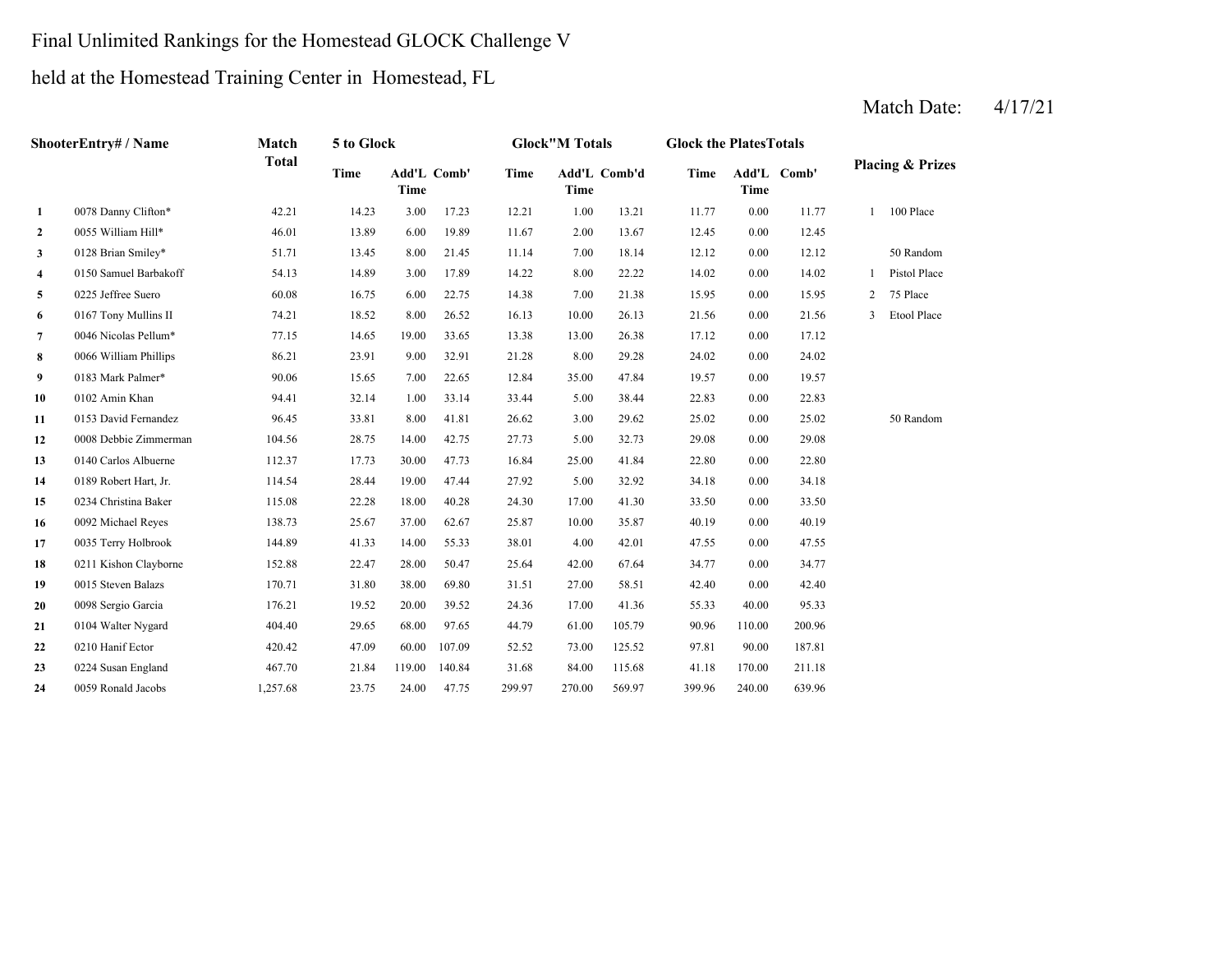# **Final Team Rankings for the Homestead GLOCK Challenge V**

#### **held at the Homestead Trainin g Center in Homestead, FL**

| Civilian               |              |                                |                                                                 |
|------------------------|--------------|--------------------------------|-----------------------------------------------------------------|
| <b>Standing</b>        | <b>Score</b> | <b>Team Name</b>               | <b>Team Members</b>                                             |
| 1                      | 260.85       | Team AWA                       |                                                                 |
|                        |              |                                | Nic Rodriguez, Robert Rodriguez, Anthony Martinez               |
| 2                      | 352.81       | Chad Left a Plate Again        | Chris Click, John Huss, Chad Faulkenberry                       |
| 3                      | 887.16       | VTA Beta                       | William Phillips, Mark Shafer, Susan England                    |
| <b>Junior Civilian</b> |              |                                |                                                                 |
| <b>Standing</b>        | <b>Score</b> | <b>Team Name</b>               | <b>Team Members</b>                                             |
| 1                      | 1,459.56     | Bruce's Plumbing Veritas Ephor | Austin Kemp, Lucia Via-Reque, Mariela Via-Reque                 |
| <b>Master Stock</b>    |              |                                |                                                                 |
| <b>Standing</b>        | <b>Score</b> | <b>Team Name</b>               | <b>Team Members</b>                                             |
|                        | 241.55       | Team AWA                       | Russell Simpson*, Nic Rodriguez, Dennis Kacheline* Jr           |
|                        |              |                                |                                                                 |
| 2                      | 302.54       | Rumcakes                       | Theodore J Mynch, Theodore S Mynch, Nicolas Pellum <sup>*</sup> |